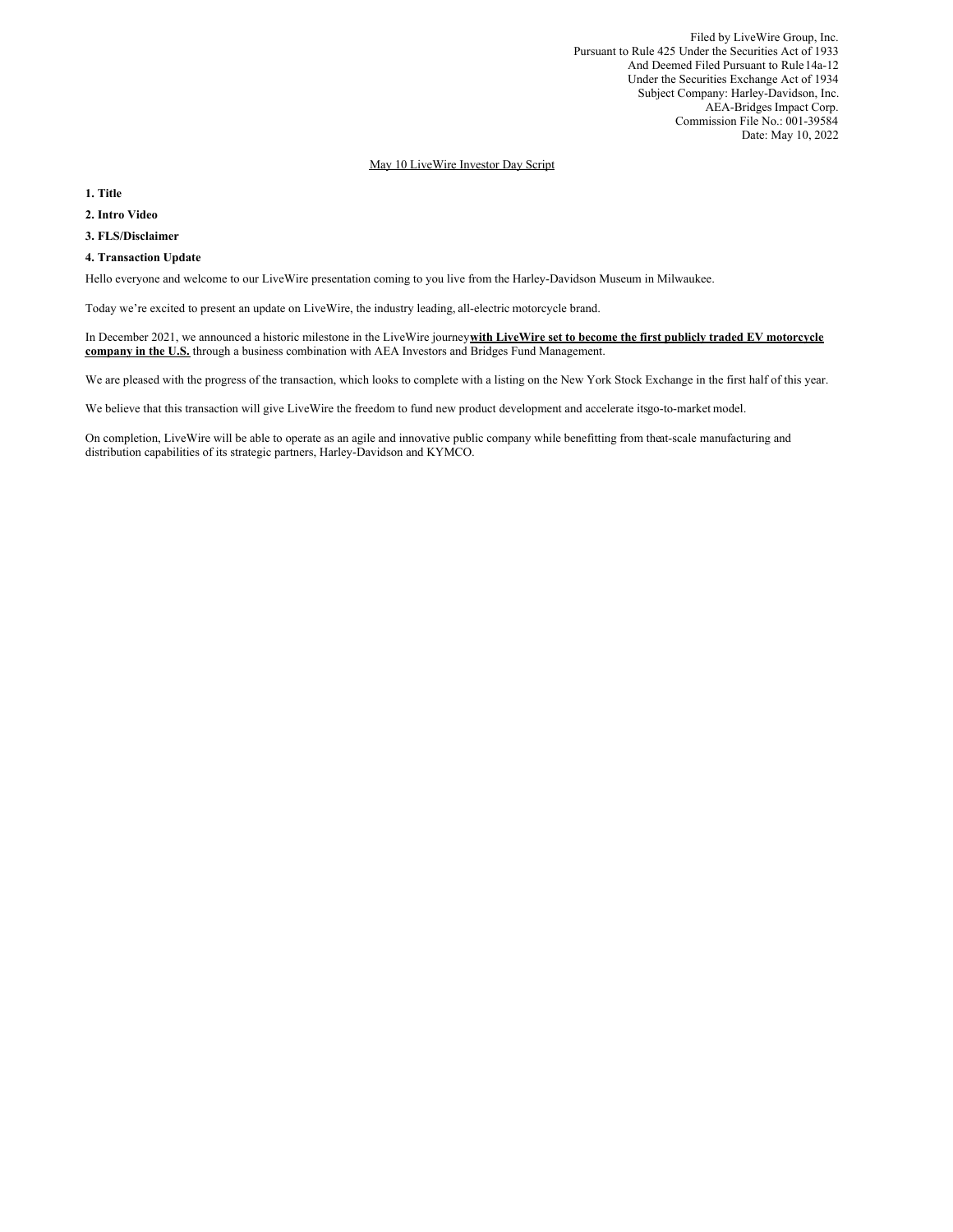### *5.* **Investment Highlights**

## Let's turn to the investment highlights of why we believe LiveWire is such a compelling opportunity as a result of this transaction and why it is well **positioned to lead in the space**

1. Rapidly Growing Market

First and foremost, this is an exciting and rapidly growing segment. Growth in demand for EV is accelerating dramatically and we believe that there is a large global market opportunity and that we are at the inflection point in the market's development, with significant acceleration expected.

2. Leading the transformation of motorcycling

Second, LiveWire is already the leader in EV motorcycles with a successful, leading product **already in market today.**

3. Differentiated expertise in key technologies

Third, our core technology is proprietary and modular. Developedin-house, our technology creates a unique riding experience that we believe is unmatched by other EV motorcycle manufacturers. As we'll discuss today, **the work we've done with the Arrow architecture, has created a modular, scalable system technology** that will power LiveWire's product portfolio for years to come.

4. Transformative go-to-market model

Fourth, our tech-forward approach extends to the way in which we interact with our customers and community. Leveraging our digital-first model,**we** have created a hybrid sales model combining both digital and physical retail presences, allowing customers to engage with us on their own terms and using their preferred purchasing path.

5. Backing by World-class partners

Fifth, and importantly, LiveWire is poised for global expansion with the backing of two industry leaders, Harley-Davidson and KYMCO, bringing a competitive advantage that others can't match – including scale manufacturing, global distribution networks and decades of technical industry experience.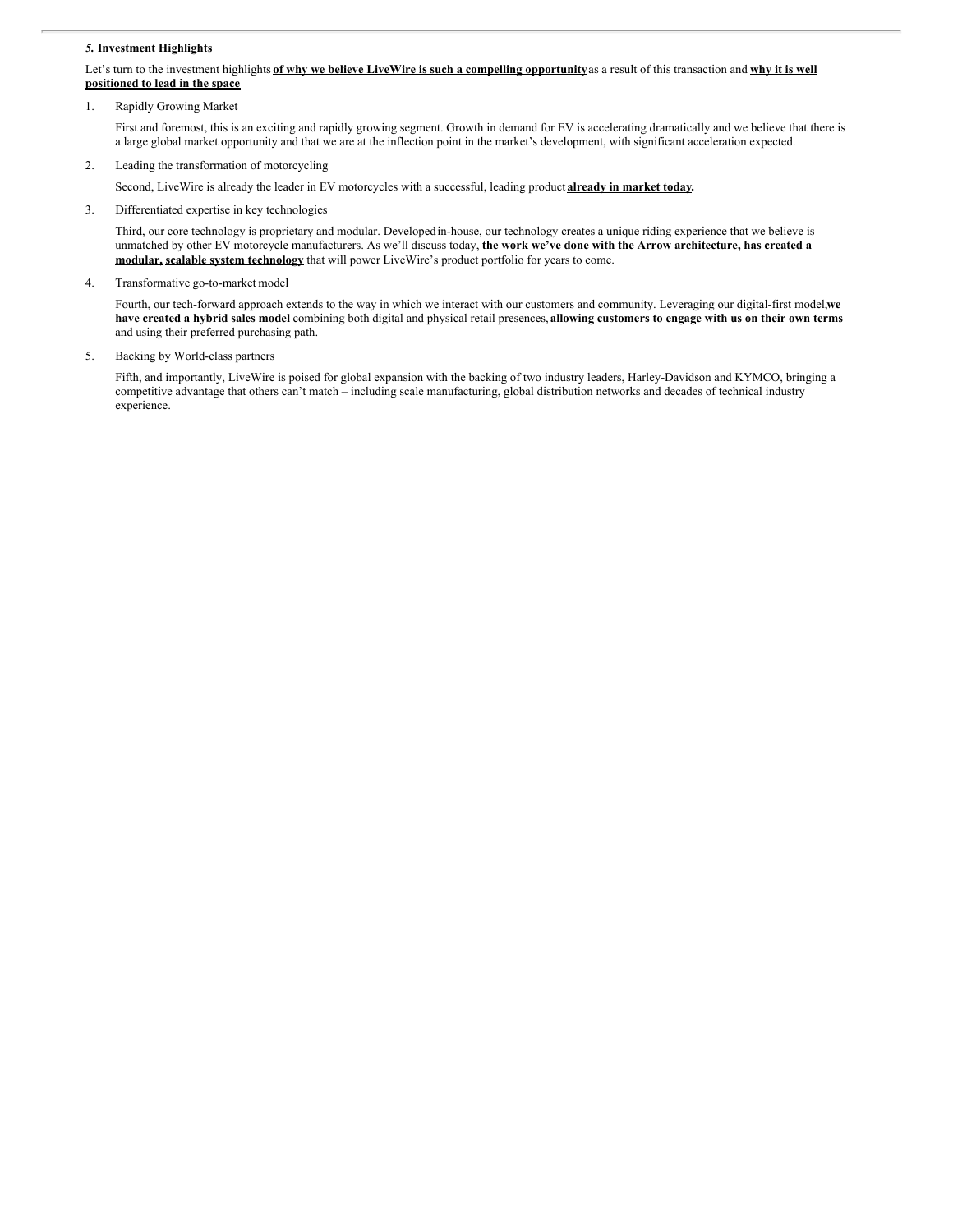6. Product Roadmap to drive rapid growth

Sixth, benefiting from a future and tech-forward approach, LiveWire has a future product roadmap that we believe positions us to drive compelling long-term financial performance and future profitability.

7. Mission-driven leadership team

And finally, we have built the right mission-driven leadership team to execute our vision and to take LiveWire**to the next stage in its journey as a standalone company.**

# **6. Strategic Combination**

The partnership between Harley-Davidson,AEA-Bridges and KYMCO creates a unique opportunity, and I'd like to go into that a little further.

When we look specifically at the relationship between LiveWire and Harley-Davidson, there are unique benefits that will benefit both entities.

From a Livewire perspective with the **agility of an EV pure play**, LiveWire benefits from immediate at-scale manufacturing and global expansion expertise through the complementary capabilities of its world class partners.

Harley-Davidson will provide LiveWire access to an established supply chain, a world class dealer network of scale, technical services and access to financial and insurance products through Harley-Davidson Financial Services.

# **7. LiveWire Group**

The LiveWire group is more than just one brand, it includes Stacyc,**the leading balance bike brand for kids.**Together, we believe the combination is a powerful accelerator for two-wheel EV for the future.

Bringing together the best for adults and children alike, setting the path for the future of EV.

And now I'll handover to Ryan Morrisey, President of LiveWire.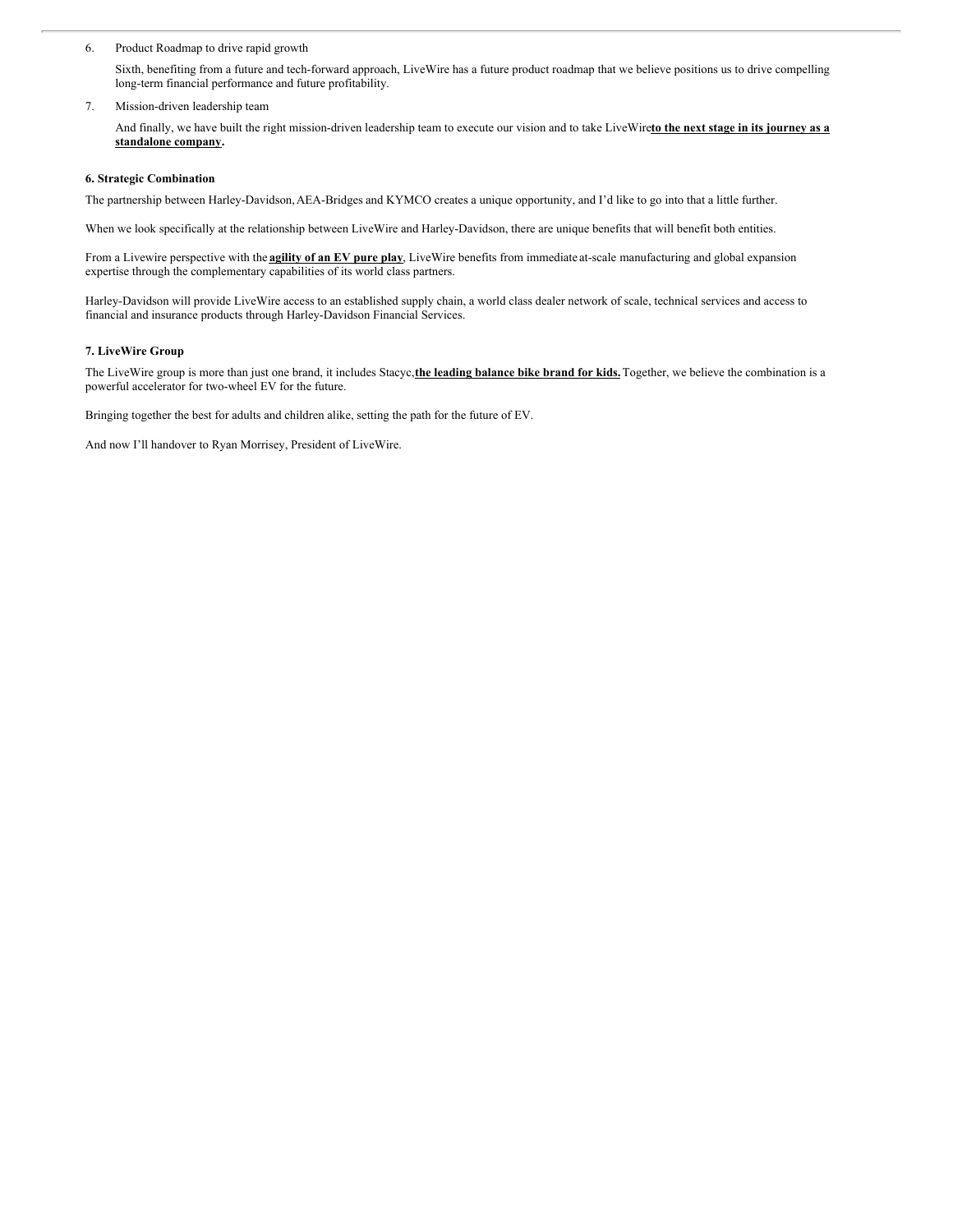#### **8. STACYC Creating a Category**

Thank you Jochen. I'll start by talking about Stacyc before spending the bulk of the time on LiveWire.

Stacyc was founded by Ryan Ragland in 2016. Ryan now leads the brand as part of the LiveWire Group. He decided to focus the brand on kids, who he called the little rippers, and their families, that he called the pit crew.

He built bikes that use electric as a way to get kids riding sooner and exploring further.

If you look at the many different electric mobility products that have come to market over the past decade, Stacyc is one of the few true category creators.

While there are dozens of brands battling it out to sell electric bikes to adults, Stacyc built its brand by prioritizing kids aged 3 to 8 years old.

The company has built its foundation on two products – a 12" bike and a 16" bike. In 2016, an electric kids' bike was almost hard to imagine for some parents. By making the bikes lightweight and low to the ground, and giving parents the ability to increase the speed as the child learns, Stacyc landed on a design that made perfect sense.

With these two bikes the company has now sold over 100k units, giving the brand an identity and growing a loyal following along the way.

We've reached customers with an omni-channel approach, selling direct on Stacyc.com while partnering with a strong network ofbrick-and-mortar retailers.

#### **9. STACYC New Products**

Last month, we introduced the next two products in the Stacyc portfolio – the 18E DRIVE and the 20EDRIVE. These are important products for the brand and a natural extension of the existing portfolio.

By taking inspiration from the track but designing specifically for kids, Stacyc is able to deliver a level of performance you wouldn't expect from a kids bike while providing an easy on ramp for new riders.

Having been in the game for over five years, the team has evolved the designs and built the supply chain in a way that gives us a big lead over any imitators.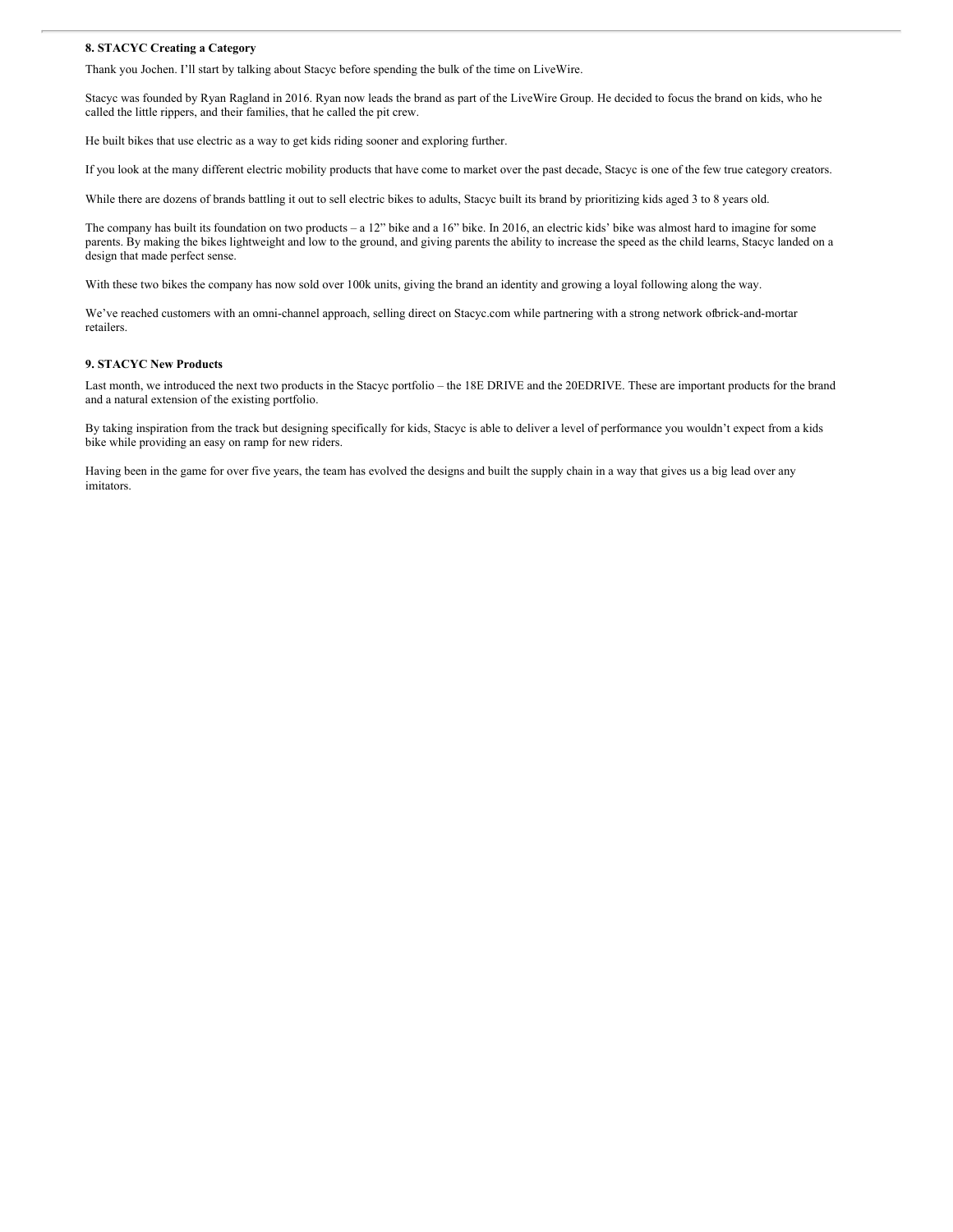The Launch Edition bikes come available later this month. We're excited to see what they do to broaden our customer base. You are going to see a group of kids upgrading as they age out of the 12s and 16s and a new group of older kids joining the Stacyc community.

#### **10. STACYC Growth Outlook**

The expanding product portfolio is one of three drivers behind Stacyc's future growth. The 18 and 20" bikes take us from an age range of 3 to 8 years old to a range of 3 to 12 years old, with more new product in development.

Second, while the brand has a passionate and loyal following, it's still an unknown to many families. We are actively building the brand with two types of kids.

First, what we call the Action segment – those kids that want to go big and really push the bike. Second, our Outdoor segment – those kids that want the freedom to explore their surroundings, taking their Stacyc to the park, around the neighborhood, or keeping up with their parents on a run. As a relatively new brand, there is a lot of headroom in each of these target segments.

Third, while the brand is anchored in the U.S. today, we will grow our presence in other geographies over time. We are off to a strong start in Europe with a plan to expand significantly, as well as in select markets like Australia.

Bringing these three drivers together, we are positioned for a continued acceleration in the growth of the Stacyc brand as we bring more products to more families. And, we expect that the continued growth in popularity of e-bicycles will only help spur demand.

#### **11. LiveWire Group**

From the Stacyc brand, now let's move to motorcycles and start with the progress we're making on ourgo-to-marketstrategy with LiveWire.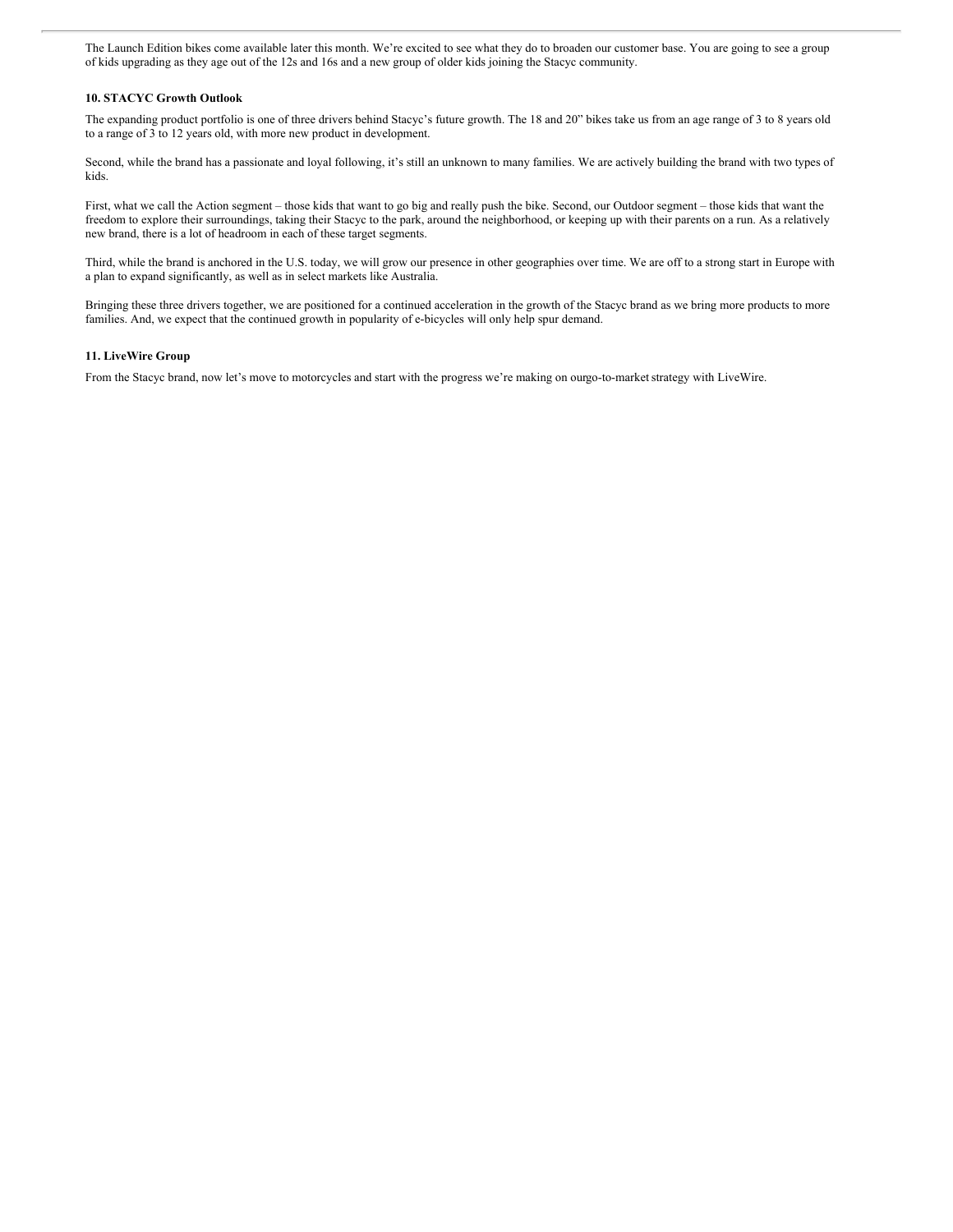### **12. LiveWire GTM**

We expect LiveWire riders to have high expectations not just of the product but also for how we interact with them as a customer. Motorcycles are a unique category. When people buy a LiveWire, it's not because they need a LiveWire. It's a lot more than transportation to the customer.

So when we apply the principles of modern retail, we need to tailor thego-to-market model to a high-dollar, highly-engineered, highly-discretionary product.

That means we need to perfect the blend of digital technologies and people expertise. Customers have high expectations of the digital experience but with such a new technology, they also want the opportunity to test the bike and to know there is a deep support capability to help them along.

We start digital first with LiveWire dotcom, giving the customer the option to configure and buy their bike online.

We match the digital experience with a physical presence through our network of retail partners, or a LiveWire experience center.

Then we support the customer and the retail network with investment into a central team of experts we call the LiveWire gurus. This team is matched to every customer and empowered to help them with every step of their journey, no matter where it takes them.

It's the combination of all these components working together that make the experience of buying a LiveWire so unique in the motorcycle space. It gives the customer choices they can't get anywhere else.

### **13. LiveWire Customers**

Let's talk about what we're learning about those LiveWire customers.

While it's still early days, we are beginning to see our target customer segmentation showing up in early purchases.

First, we've seen a broad range of ages. We're expecting to see our average buyer coming in several years younger than a comparable ICE buyer and early indications support that.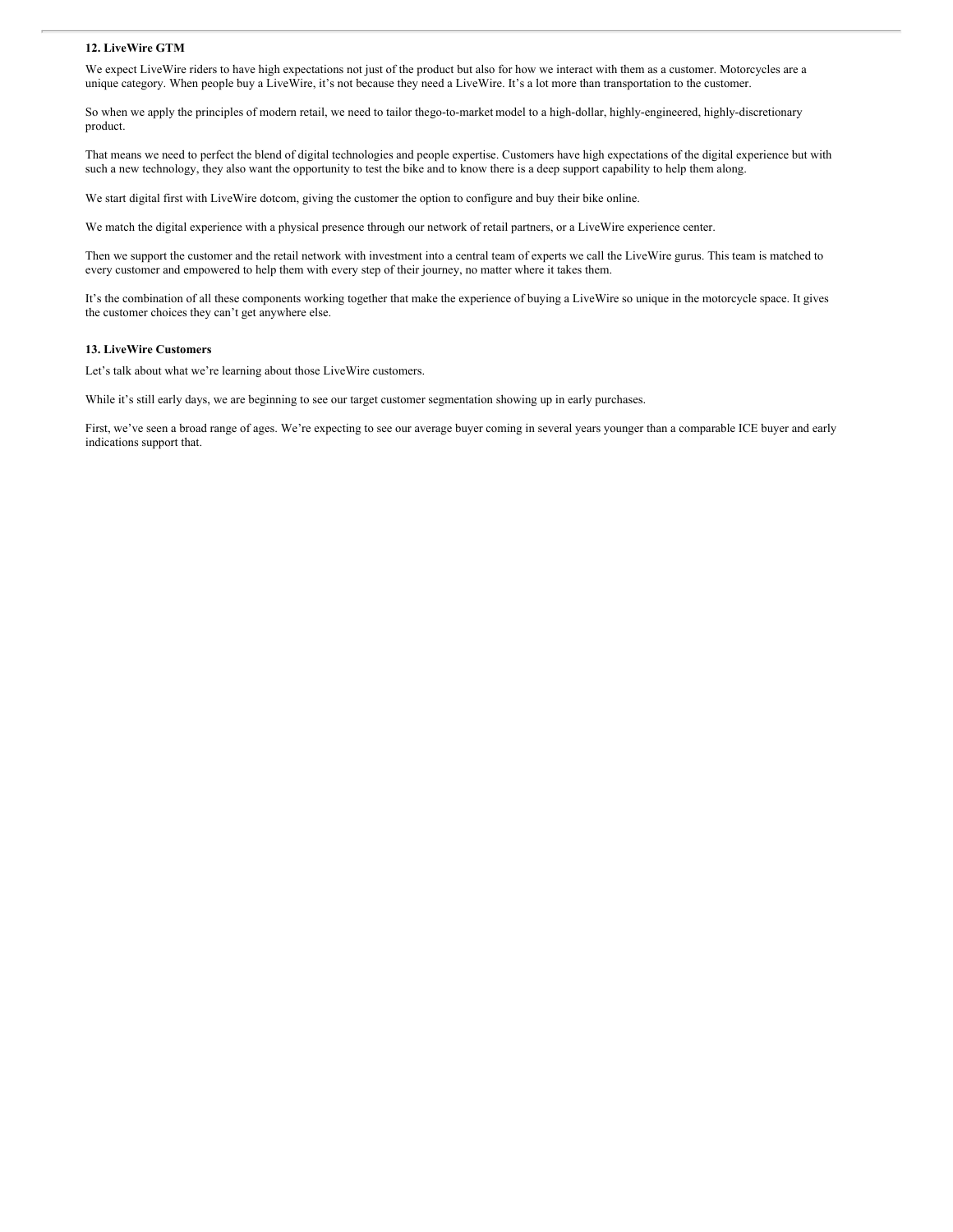We're also paying close attention to our ability to attract new riders. Of course, many of our buyers are experienced riders, but the percentage of new riders should also be measurably higher than the industry average.

Finally, we are following how the customers choose to buy and seeing the kind of mix you might expect when we give the customer the option. Some follow a more traditional path, often starting by walking into a retailer.

Many are getting well down the path digitally and then moving to retail for a test ride or to complete the purchase. Some choose to stay digital only throughout, using their phone as their channel and never visiting a store.

Early purchases show a healthy fraction taking each path, reinforcing the value of offering the customer that choice. These are early indicators of exactly the kind of behaviors we've built the model to support, and to deliver a superior customer experience with greater efficiency.

## **14. LiveWire Digital First <video>**

Our first point of interaction with the customer is often LiveWire dotcom. We've worked hard to make this property a rich experience for learning the product and understanding the brand, while also radically simplifying the purchase path.

While simple experiences are uncommon in vehicle industries, we are aiming to be right there at the top with the best of modern retail across segments. We know the importance of continually scrubbing away the friction points to build the customer's confidence.

In the path that you see here, you'll see the customer going from Google to order confirmation in what might be a less than 5 minute session.

## **15. LiveWire Experience**

While the digital path is preferred by some customers, LiveWire is still a very new product and an entirely new riding experience. Many riders still haven't had a chance to ride a LiveWire and feel what it's like to ride a truly premium electric motorcycle.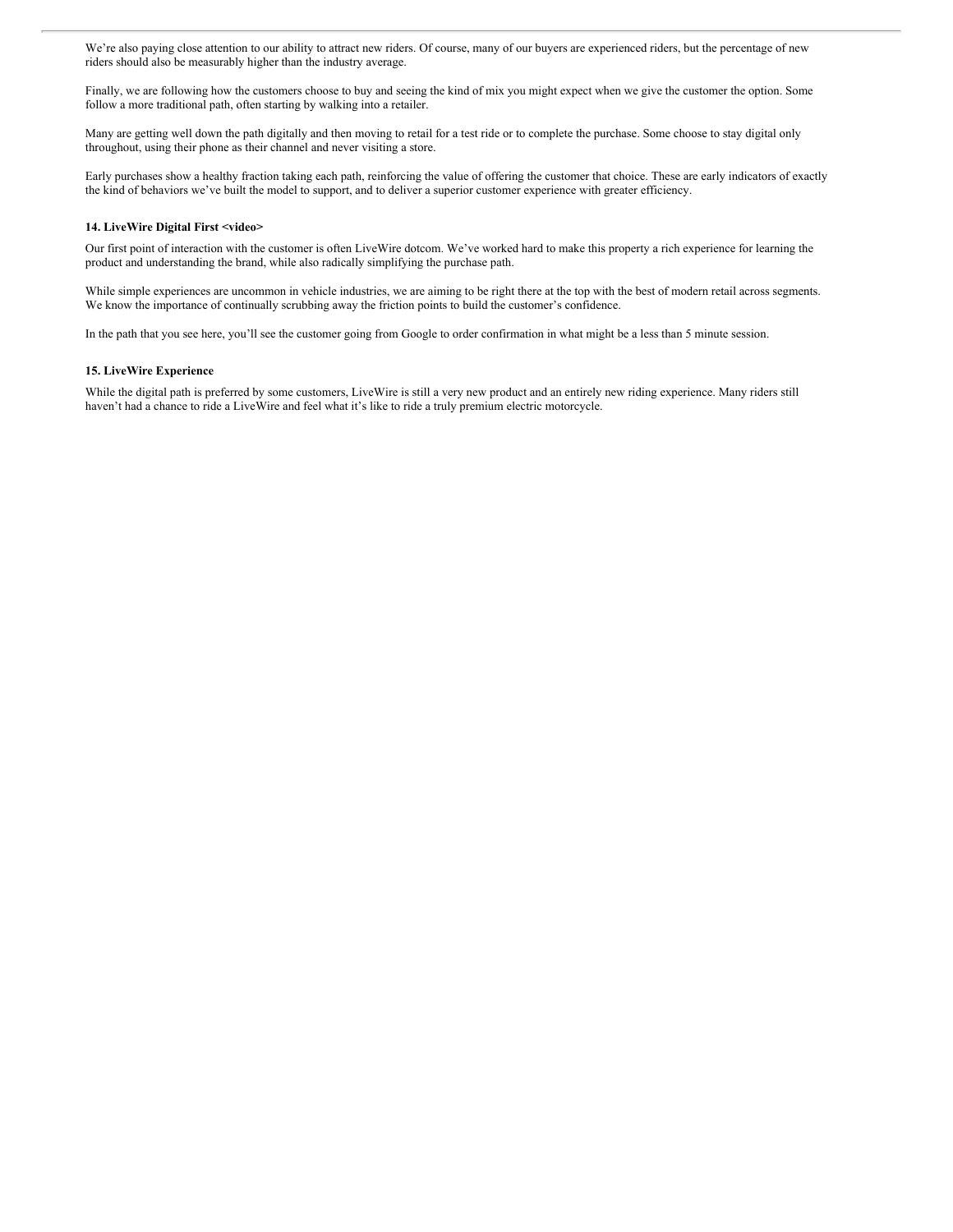Every time we get a rider onto a LiveWire, we create a new advocate. It's such a different riding experience. We see long-time riders, where for decades each new bike that came to market was an improvement but a derivative of something they had rode before it. They get on a LiveWire and are blown away by how an electric powertrain completely transforms the experience.

For that reason, we look for every opportunity to bring the bike to the riders. That could be at our first experience center in Malibu. You see the photo there of our opening event that took place in February. That is an outstanding location right in the middle of some of the best riding in the world, and a great place for customers to immerse themselves in the brand.

We'll also be meeting customers through pop-up retail in major metros, where we can quickly create an environment similar to what the customer would see in Malibu.

Or, it could be with our events team taking the show on the road to industry events or LiveWire-specific events.

## **16. LiveWire Retail Partners**

Of course, one of the best ways to introduce the customer to a LiveWire is through our retail partner network. We are now through our first wave, having contracted over 60 of the most capable EV partners in the country, covering every major market.

Each of these partners are equipped with DC fast chargers and have built the expertise to sell and service electric motorcycles.

These partners are also working closely with our central team on many of our online to offline transactions. They are evolving their own model to meet the needs of this new type of customer, including handling home delivery for customers that choose that path.

We are now working to make sure each of these partners gets licensed for retail and gets the pipeline of inventory they need. Thetwo-step licensing process has to be done state-by-state through the DMVs.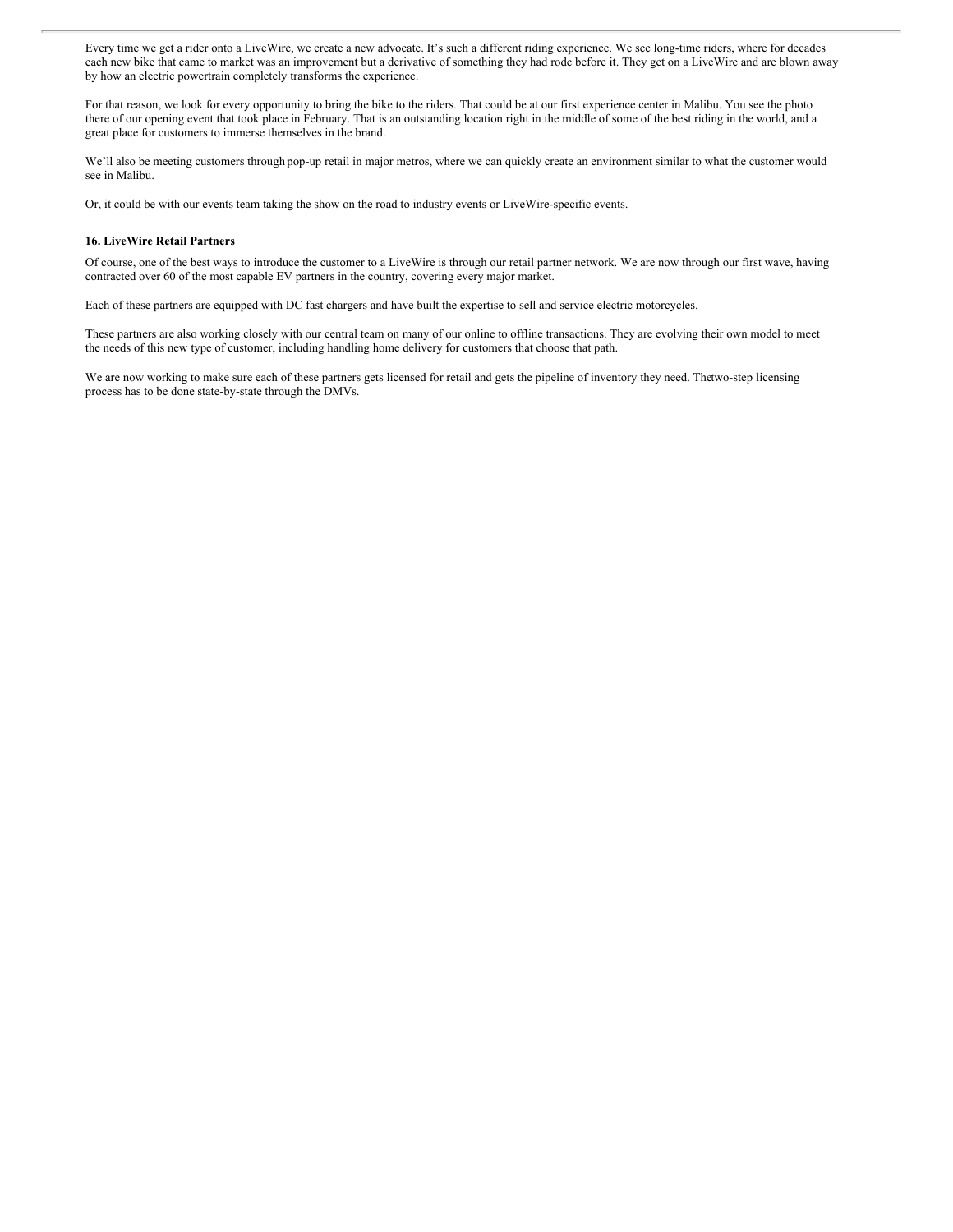Overall, we're very happy with the progress we've made here and the forward thinking we've seen out of these partners. We've chosen partners with leadership that is highly engaged and fully understands the importance of EV for the future of their businesses. They've each also established front-line experts to focus on EV and train with the LiveWire field team.

## **17. Sales and Service Network**

That gives you an idea of the progress we've made in the U.S. with the retail network.

In North America, we'll also be going to Canada in 2023, a market we're very excited about that is growing EV sales quickly and has ambitious targets.

We'll of course make a big push into Europe, starting with a focus on our priority countries where we know the opportunity is greatest. We see the growth they are experiencing in 4-wheel EV and are anxious to get a premium2-wheel option in the mix.

And, we're beginning preparations for Asia Pacific, and our short list of target markets in the region.

So, you'll see extending the model to International markets continue to be one of our top priorities over the next 12 to 24 months. The principles of the model will be universal, adapted to the local needs of each market.

## **18. Expanding the Product Portfolio**

From there, let's turn to our other major growth driver, the expansion of the product portfolio.

The strategy here is straightforward. We've started with LiveWire ONE. This bike is a real show of force. It has energized the enthusiasts and immediately converted many skeptics. It's showing riders what they can expect from an electric motorcycle.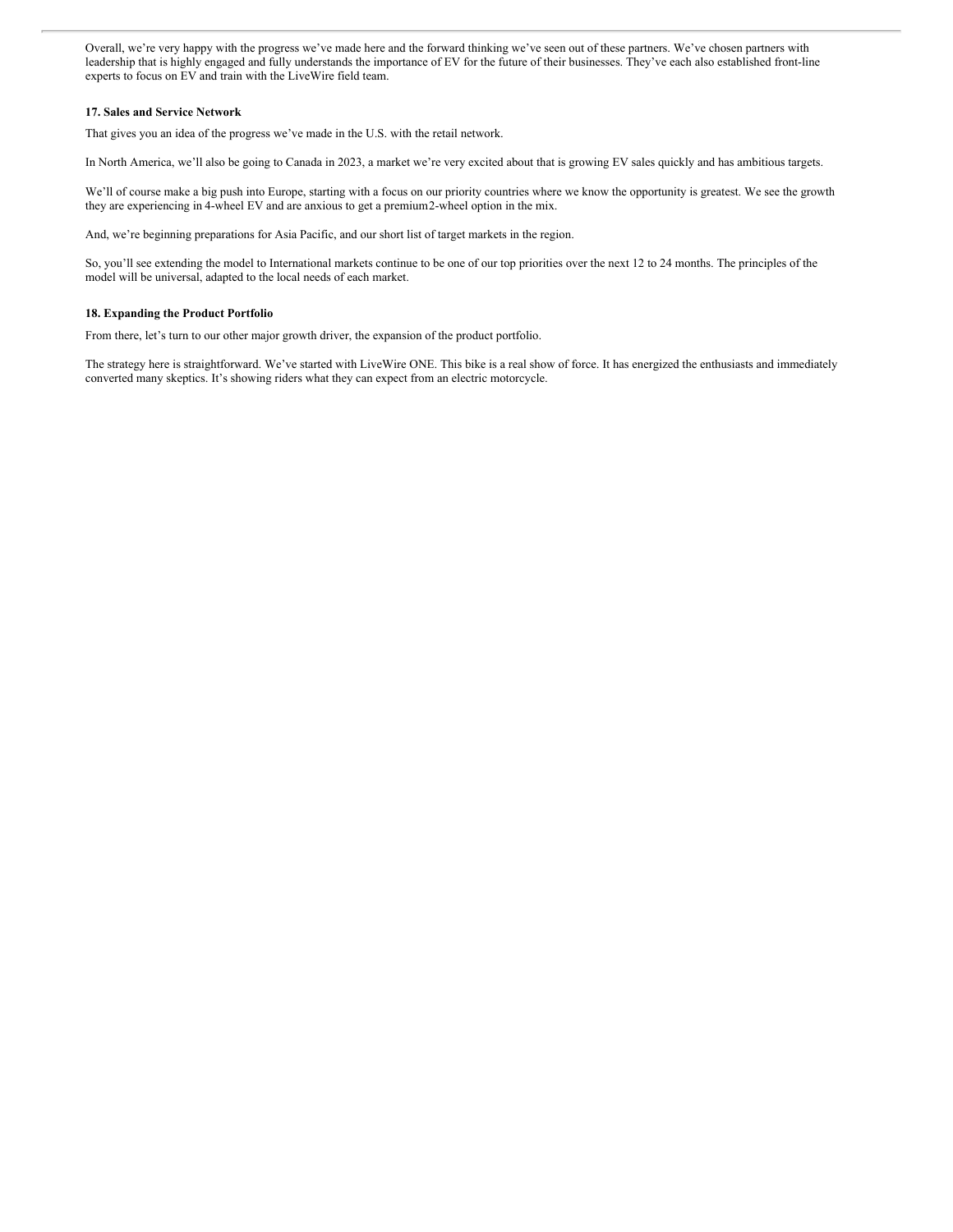We've built all kinds of expertise across the organization, having developed, produced and commercialized this bike. We now take that expertise and apply it to a proprietary architecture that we've engineered from the ground up.

We've chosen our System 2 platform as the first set of bikes on that new architecture.

Over five years of development of S2, we've continued to build that expertise and the input technologies have continued to improve. That allows us to add a set of bikes that will expand our target market with a lower price point.

And now we're working on our S3 platform that will open up lighter applications and hit price points to make LiveWire more attainable for more riders around the world.

We believe that progression from the top down is the path to success for a premium brand in the EV space, combining our progress with a maturing market to grow the business over time.

I'll now turn it over to Vance Strader, who heads up Technology at LiveWire, who will speak in detail about the architecture for future LiveWire products, and specifically one we're all very excited about, the S2 platform. Vance…

#### **Vance**

#### **19. LiveWire Arrow Architecture**

Thanks, Ryan. Good afternoon everyone, it's my pleasure today to introduce the Arrow architecture to you in detail…

For LiveWire, the first priority is a great motorcycle – one that's lightweight, fits the rider well, is easy to handle and has great performance... while also able to be built cost effectively.

Arrow is a set of design principles and configurations that will be used across the entire future LiveWire portfolio, building upon a recently patented vehicle architecture that includes integration of the EV systems into the structure of the motorcycle with the rear suspension pivoting on the motor's axis.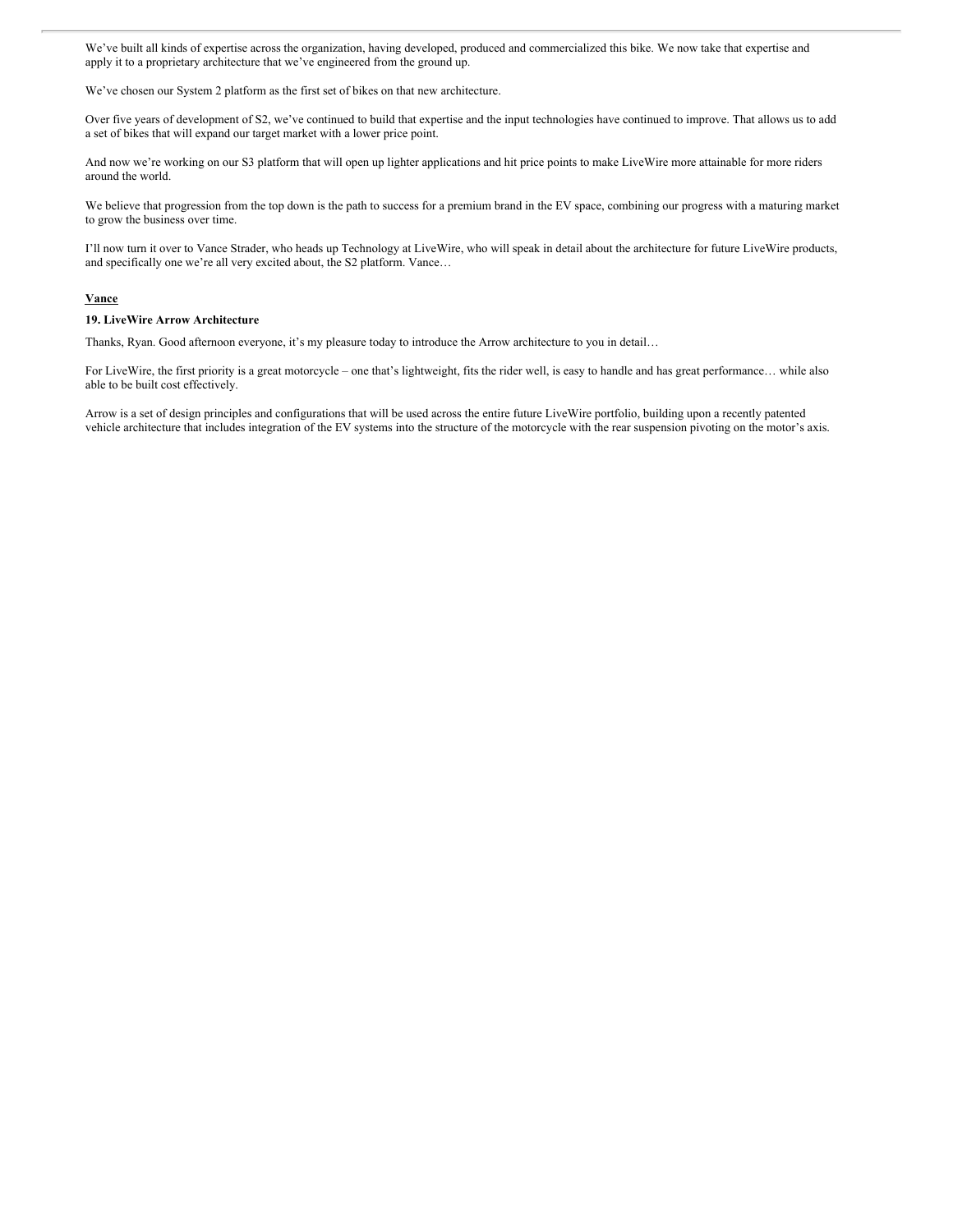It is fully developed in-house utilizing best in class cells, electronics subcomponents, and software development practices, giving us the control and speed we need to fully optimize the riding experience, and the ability to scale and adapt to the needs of each platform and even models.

As you can see on the screen behind me, the S2 platform's structural battery and motor have nearly eliminated the need to use a traditional motorcycle frame, in fact we've reduced the part count dramatically, yielding a lighter powertrain and pack architecture, and therefore a smaller, lighter motorcycle – one that's incredibly easy to assemble.

At the heart of the Arrow architecture is the battery pack; using 21700 cylindrical cells, it was designed from the start to be both highly modular and scalable, on S2 enabling rapid development of a broad range of middleweight motorcycles to cover multiple segments and drive economies of scale. This is a key differentiator for LiveWire, where LiveWire ONE was conceived as a single motorcycle, today we have a platform.

Additionally, the proprietary power electronics integrate the inverter/motor-controller and onboard charger for optimum system efficiency and vehicle integration. Less parts, less packaging space, and again an efficiency has been created that allows our designers and engineers to then think application and form in a variety of approaches due to the adaptability of Arrow.

As I've described it, the Arrow architecture is modular, and we plan for it to be scaled down for the S3 platform, then up for S1, with optimized performance, charging, range, and size for each platform plus ongoing refinements in system efficiency and cost with every new introduction. And each will utilize common design and manufacturing concepts for shortened development times, reduced investment through equipment reuse, and economies of scale.

## **20. LiveWire Connected Customer Experience**

Beyond the introduction of the new Arrow Architecture, we're also reimagining the connected experience for our portfolio starting with the S2 platform. Again, by bringing the expertise in-house, we're developing class-leading experiences for our riders.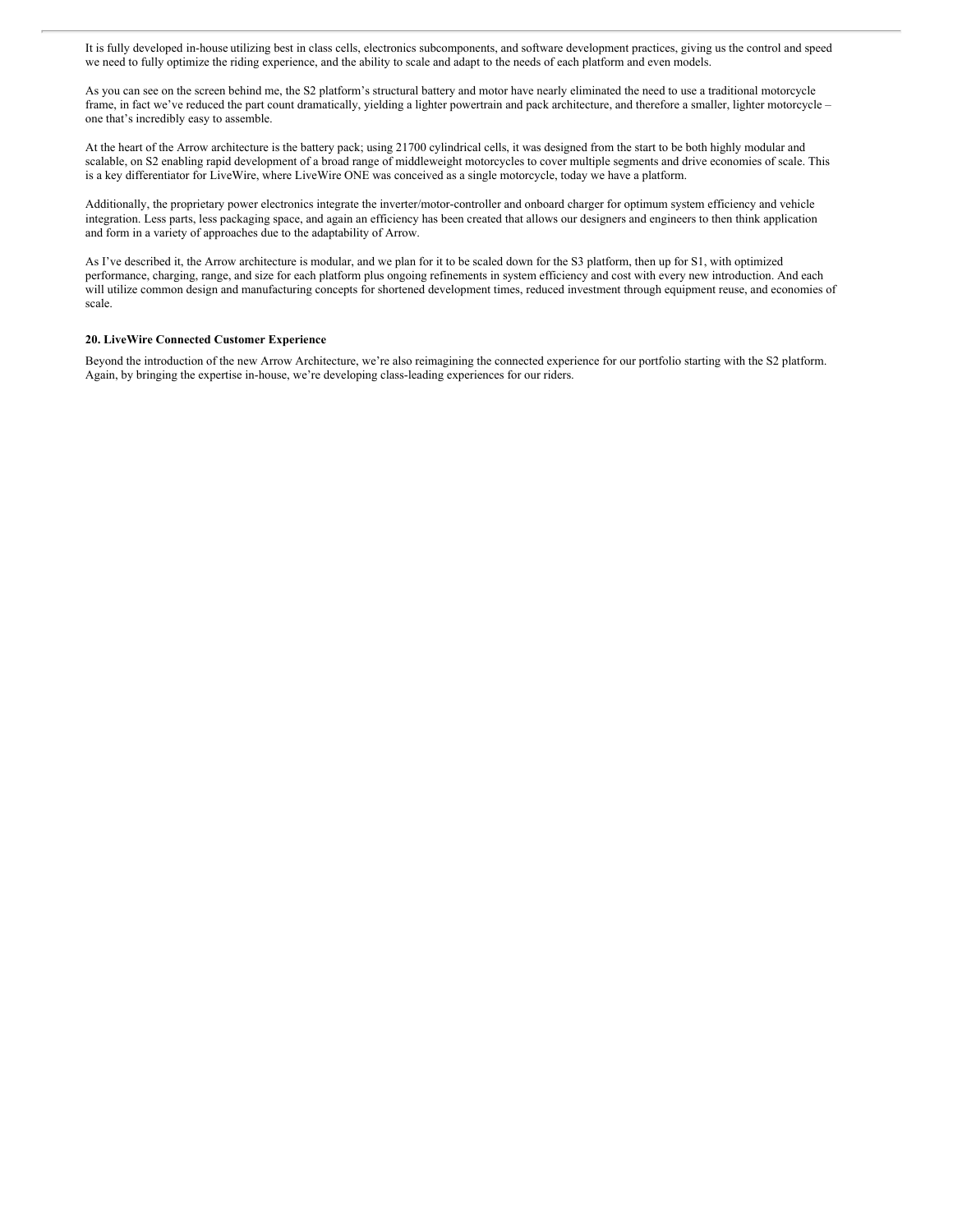The full-color LED display and all-new app provide a fresh interface to the LiveWire experience.

Multiple ride modes allow the rider to customize the motorcycle's character to their preferences with Road, Sport, Rain, and Range/Eco modes as well as Custom which allows further fine-tuning of power delivery and regenerative braking.

LiveWire's new state-of-the-art cloud-native Telematics system uses the latest technologies and is fast, scalable, secure, and economical to operate on a global basis.

It provides riders with unobtrusive and intuitive remote monitoring, diagnostics, charge-planning, and analytics while also equipping dealers and Gurus with unprecedented capabilities to support those riders, even while on the road, through a new generation of always-online diagnostics tools.

The benefit of Over The Air (or OTA) is the unlock regarding product and experience updates to the motorcycle and its performance, range, and life, as well as valuable new features and functions through its ability to update all vehicle controllers' software including battery management, EV powertrain, onboard charger, anti-lock braking, hand controls, instrument/display, telematics, and all the other low-voltage electronics.

Moving from motorcycle to an experience more akin to leading consumer electronics, the S2 riding and ownership experience will continue to get better over time.

#### **21. LiveWire World Class Partners**

Bringing it back to the beginning of today's presentation, Jochen discussed the advantage of LiveWire's asset light model, and the manner in which we selectively use the best assets and opportunities Harley-Davidson can provide; so I'd like to detail that a bit more for all of you.

H-D's Wisconsin Product Development Center's labs cover 3 acres and are staffed by 130 test engineers and technicians supporting critical development testing across battery, powertrain, electrical systems, vehicle/system/component structures, materials engineering, sound, calibration, prototyping and vehicle build. We use these world-class facilities, equipment, and talented employees where necessary to keep LiveWire staff focused on the path ahead.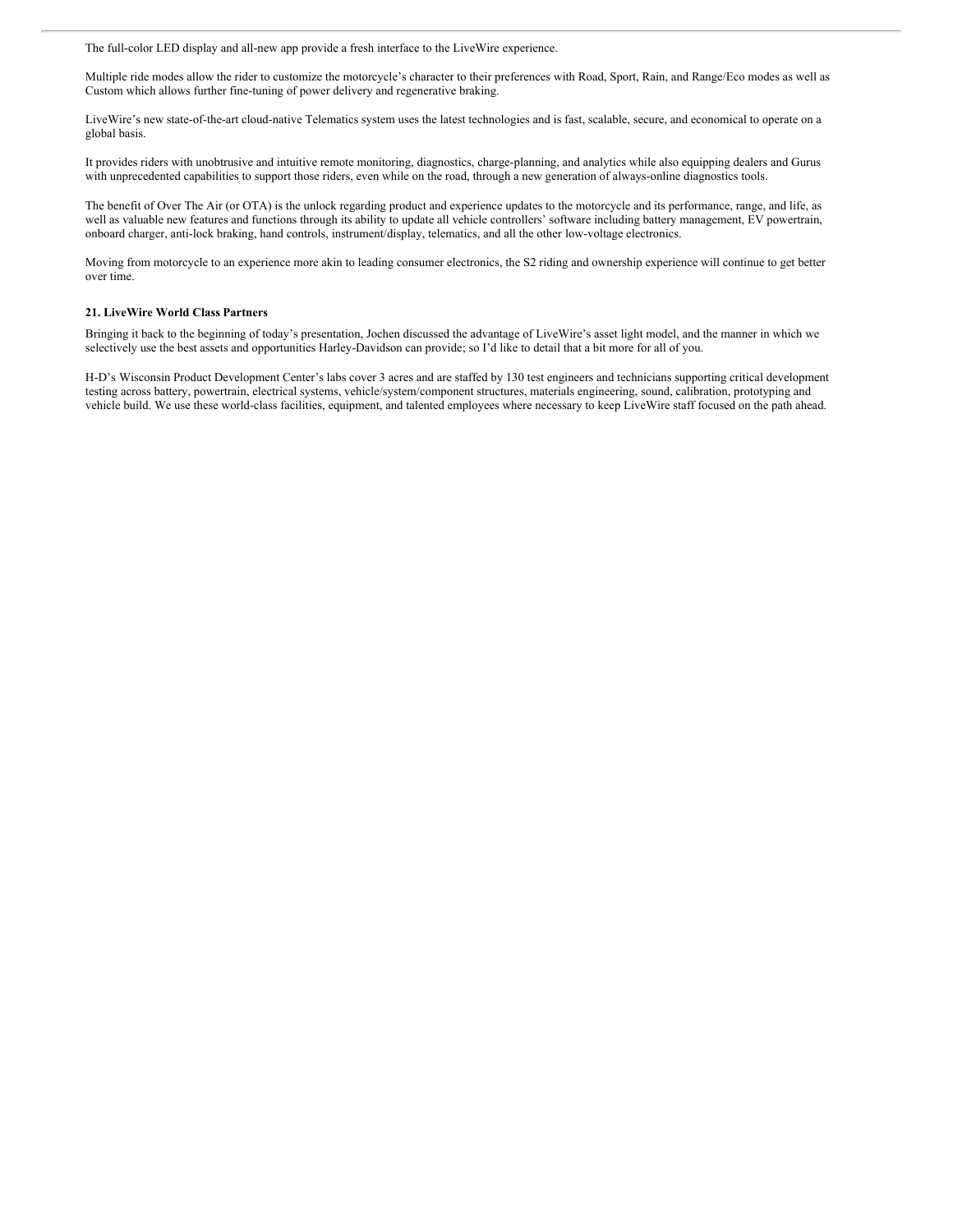Leveraging H-D's hundreds of millions of dollars of investment in test equipment and facilities provides significant competitive advantage, including labs like the 2.8M pound room-within-a-room Indoor Pass-by Chamber, floating on 61 pneumatic isolators in 5 self-leveling zones – used for rapid and superconsistent regulatory pass-by sound and sound quality development. This was the property in which we've developed LiveWire ONE's signature sound, and where we're now developing the next LiveWire's sound.

Similarly, supplementing LiveWire's capabilities with H-D's industry-leading simulation allows for world-class predictive design optimization and verification across structural, thermal, fluid, vehicle dynamics, aerodynamics, vehicle impact, and manufacturing disciplines—enabling LiveWire to move large portions of its product development from the physical to the virtual world, saving time and money, eliminating entire prototype & test cycles.

Harley-Davidson's proving grounds in Yucca Arizona and Naples Florida, support year-round vehicle development and durability testing replicating all types of LiveWire-specific use cases and abuse, with dedicated labs and 56 miles of on and off-road courses covering more than 4,000 acres to ensure high quality, reliable operation for LiveWire customers.

LiveWire's supply chain leverages many longstanding Harley-Davidson partners and is quickly growing to include additional suppliers with capabilities that are critical to the needs of EV and LiveWire's unique customer experience and business model. The Harley connection gives us a "foot in the door" that many true startups might struggle to ever achieve.

The new LiveWire powertrains are manufactured and assembled with the same precision as more than 200,000+ engines per year inH-D's Wisconsin Powertrain Operations – with bare cells, castings, electronics and subcomponents coming in at one end and complete certified powertrains out the other.

In the future, KYMCO manufacturing and supply chain will offer enhanced scale and regional footprint to support high-quality vehicle and EV systems manufacturing at competitive costs.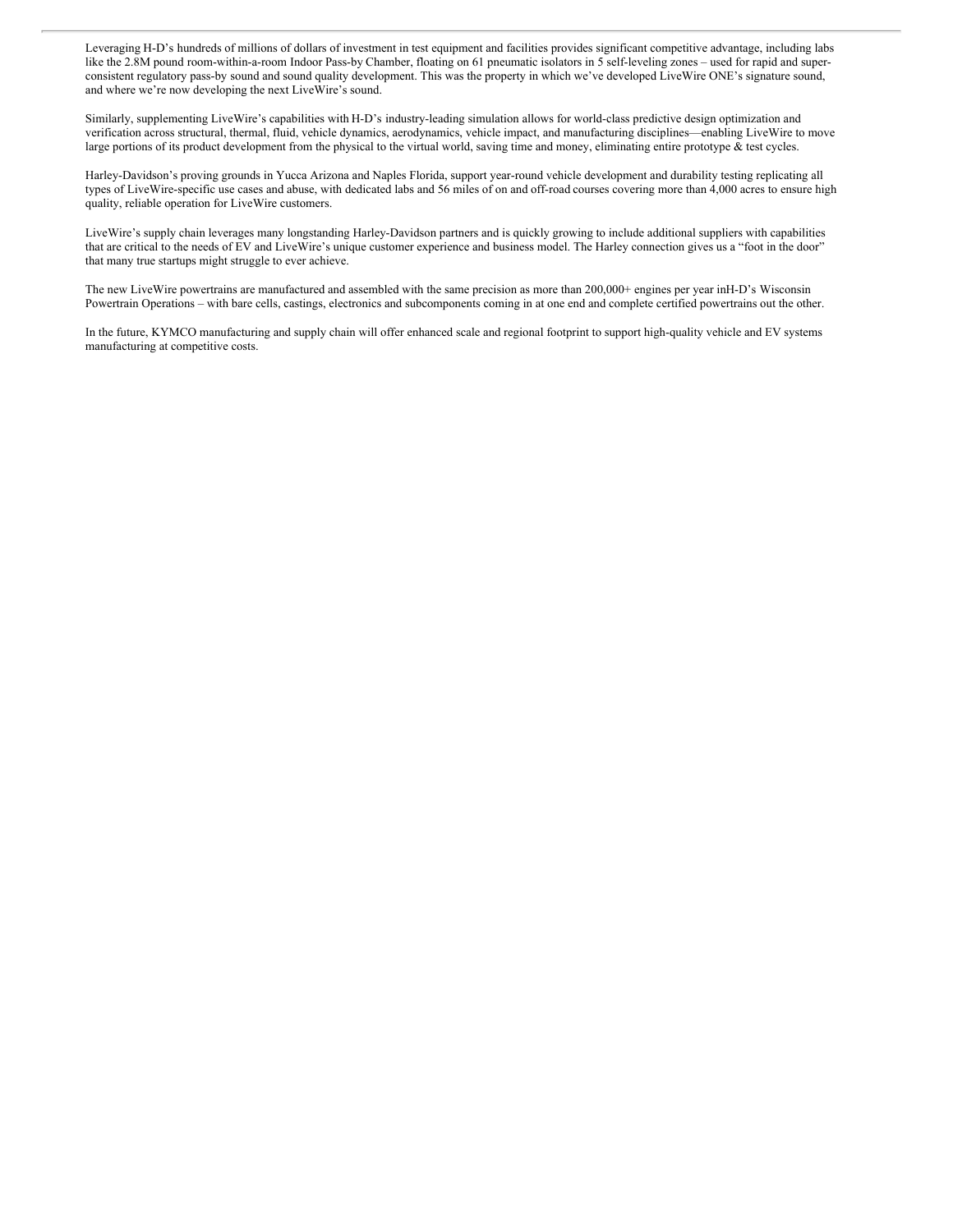And last but certainly not least, LiveWire Vehicle Assembly is done on a dedicated line inH-D's York, Pennsylvania operations, where skilled craftsmen deliver high quality and fit and finish with every LiveWire motorcycle.

We believe the sum of these actions, and use of the best services from Harley-Davidson provides a competitive advantage for LiveWire.

Our strategic ambition for the Arrow architecture, and LiveWire, is simple; create a soulful and exciting riding experience across many platforms and products, while remaining as efficient and agile as possible.

And Now I'll hand over to Gina Goetter, acting CFO at LiveWire.

# **Gina**

# *22.* **Growth Trajectory**

# **Thank you, Vance.**

- We have big plans for the LiveWire business and are excited with our opportunities for growth.
- In 2021 we delivered almost 500 units and \$36 million dollars of revenue and we remain committed to driving significant unit and revenue growth over the next five years.
- As you heard the team talk about, there are really four main factors that help us accelerate up the curve
	- First, it starts with the product and expanding our portfolio from our current one model, one price offering, to several models at varying price points.
	- Next, it's about international market expansion and moving outside of the U.S. with distribution planned for EMEA and APAC starting in 2023.
	- Third, we will continue to expand our retail network within each priority geography leveraging a blendedgo-to-market strategy
	- And finally, we will leverage our strategic partnerships with Harley & KYMCO to provide additional manufacturing expertise to expand our product offering further.
- We are four months into the fiscal year and we remain on track to deliver our 2022 guidance.Year-to-date we have shipped about 125 LiveWire units, with units gaining momentum as we enter into riding season and continue to expand our retail footprint in the U.S.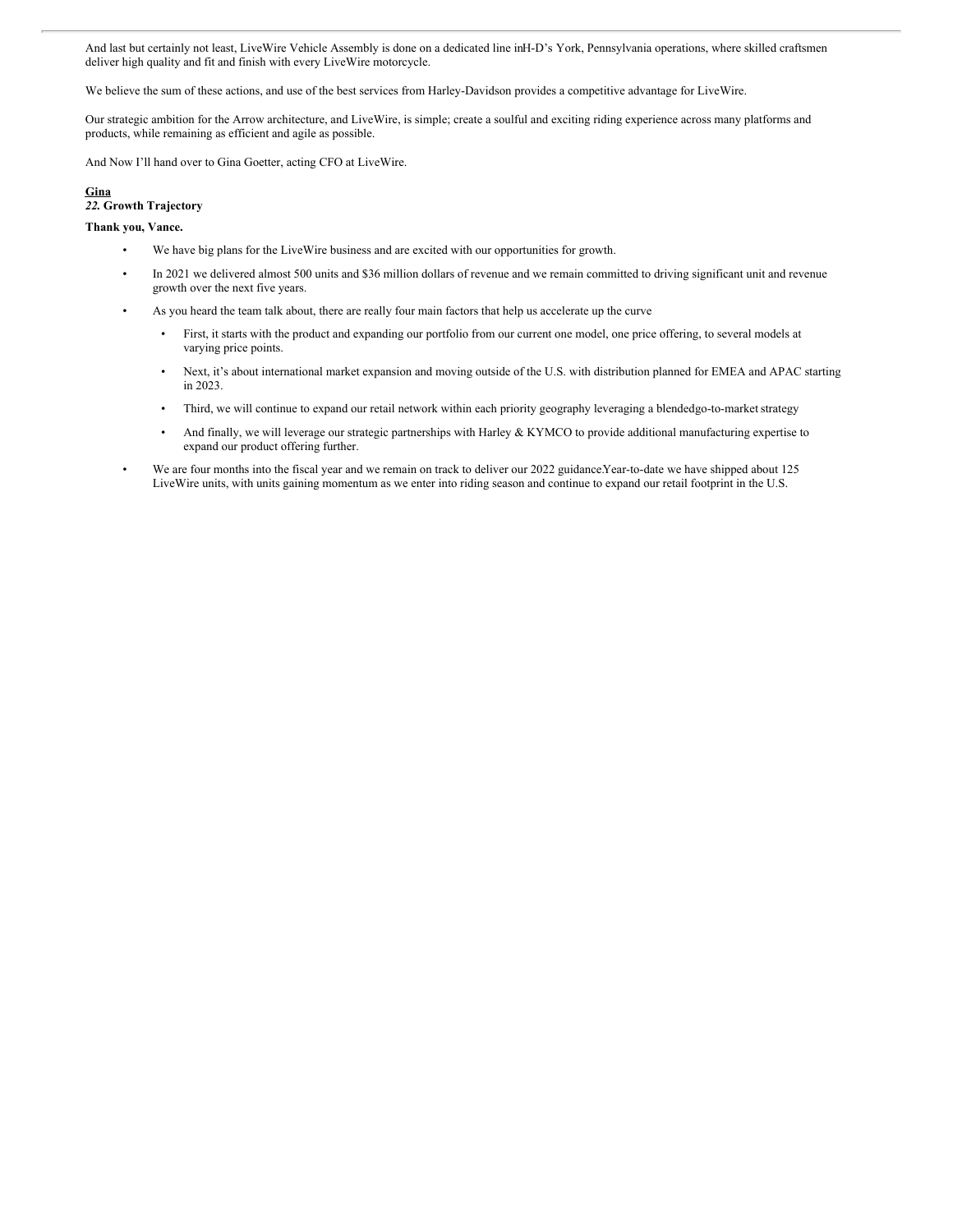- Total Revenue and Operating Income remainson-track with our initial guidance.
- As we look to grow the business this year, we remain very mindful of the current business environment and remain flexible as we navigate the same supply chain and cost challenges impacting broader Harley-Davidson.
- This includes appropriately managing our costs and taking offsetting action when needed
- And, it also includes managing part shortages and shipping challenges, which LiveWire is also exposed to
- We're building a great team, we are picking up momentum in the market, and as you've heard us all say… it starts with the product.
- And with that, I'll turn it back over to Jochen. Ryan, why don't you join us too?

# **23. S2 Del Mar**

Thank you, Gina.

And now I'd like to take a look to the future. Building on the success of LiveWire ONE, we are taking that electric focus and ambition of the LiveWire brand to the next level.

Today marks the beginning of the new era for LiveWire with the introduction of our first product on the industry redefining ARROW platform.

Inspired by the lineage of Harley-Davidson, and offering an experience that is distinctively LiveWire, I'm excited to introduce the S2 Del Mar Launch Edition.

#### *24.* **S2 Del Mar Launch Edition <video>**

<dim the lights>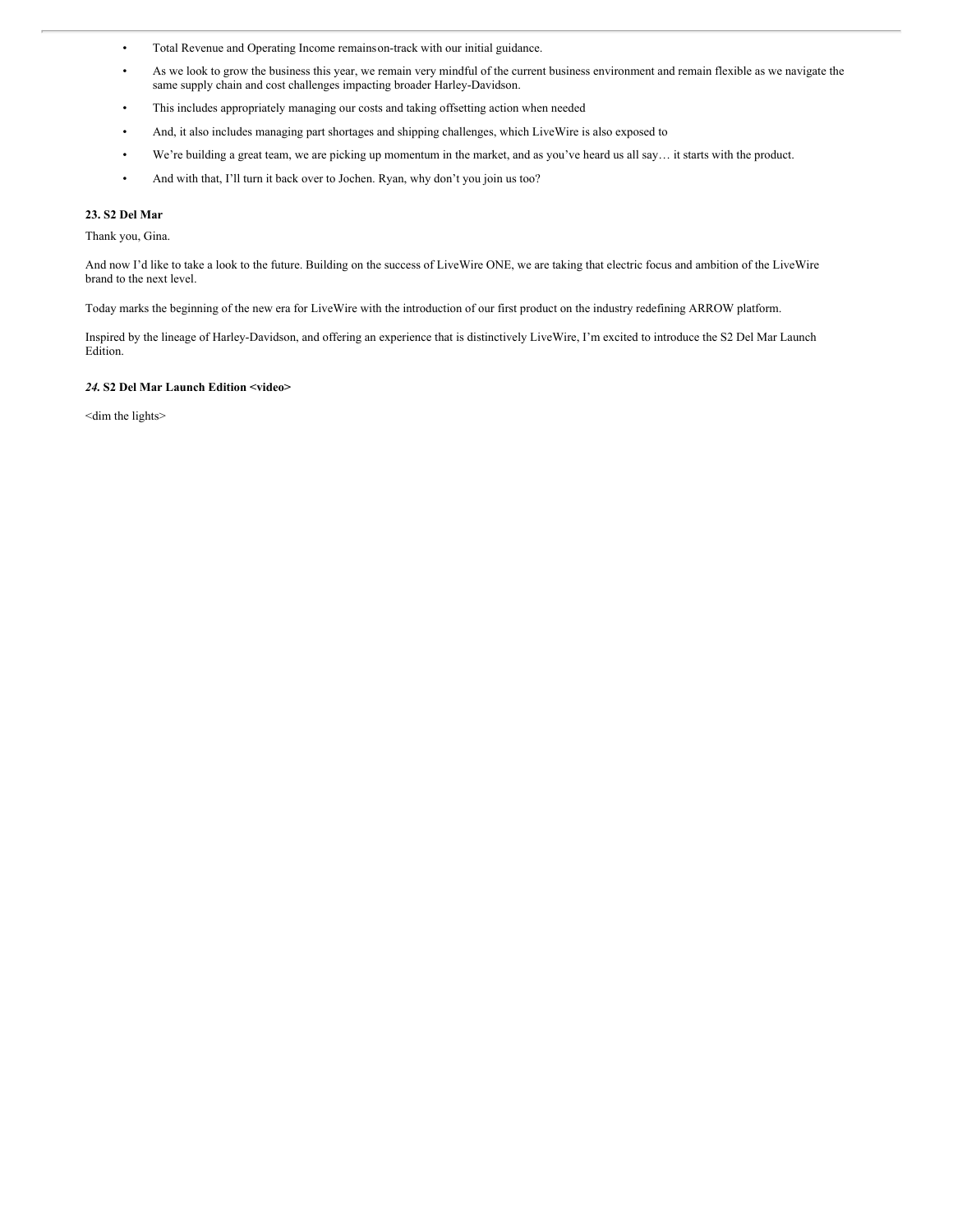#### <play the video>

# **<curtain drop>**

<applause>

#### *25.* **S2 Del Mar Launch Edition**

Thank you everyone!

What you see in front of you today is the S2 Del Mar Launch Edition, a limited version of Del Mar that we'll only produce 100 of.**They will be built to order** based on the color selection of our customers, **and each will be numbered.**

Each Launch Edition will feature a (highly desirable) custom paint job that requires 5 days to create, and a special wheelset, neither of which will be **available on the production version of Del Mar.**

The Del Mar experience is one of performance, exhilarating acceleration, and agility due to its light weight and short wheelbase. As you can see, we're targeting a 430-pound weight, with a zero to 60 time under 3.5 seconds.

The Launch Edition will have a MSRP of \$17,699 and is scheduled to deliver in the spring of 2023.

Reservations for the Launch Edition opened online just now, and this evening in LA we'll be hosting an event**providing our growing community there the opportunity** to see the bike and place reservations while working directly with our team.

## **26. S2 Del Mar Launch Edition**

As for the production version of Del Mar, we are targeting delivery in the US and Europe in the spring of 2023, with a targeted price of \$15,000 USD. Featuring the same targets for performance, range, and weight.

We can't wait for riders to experience the bike.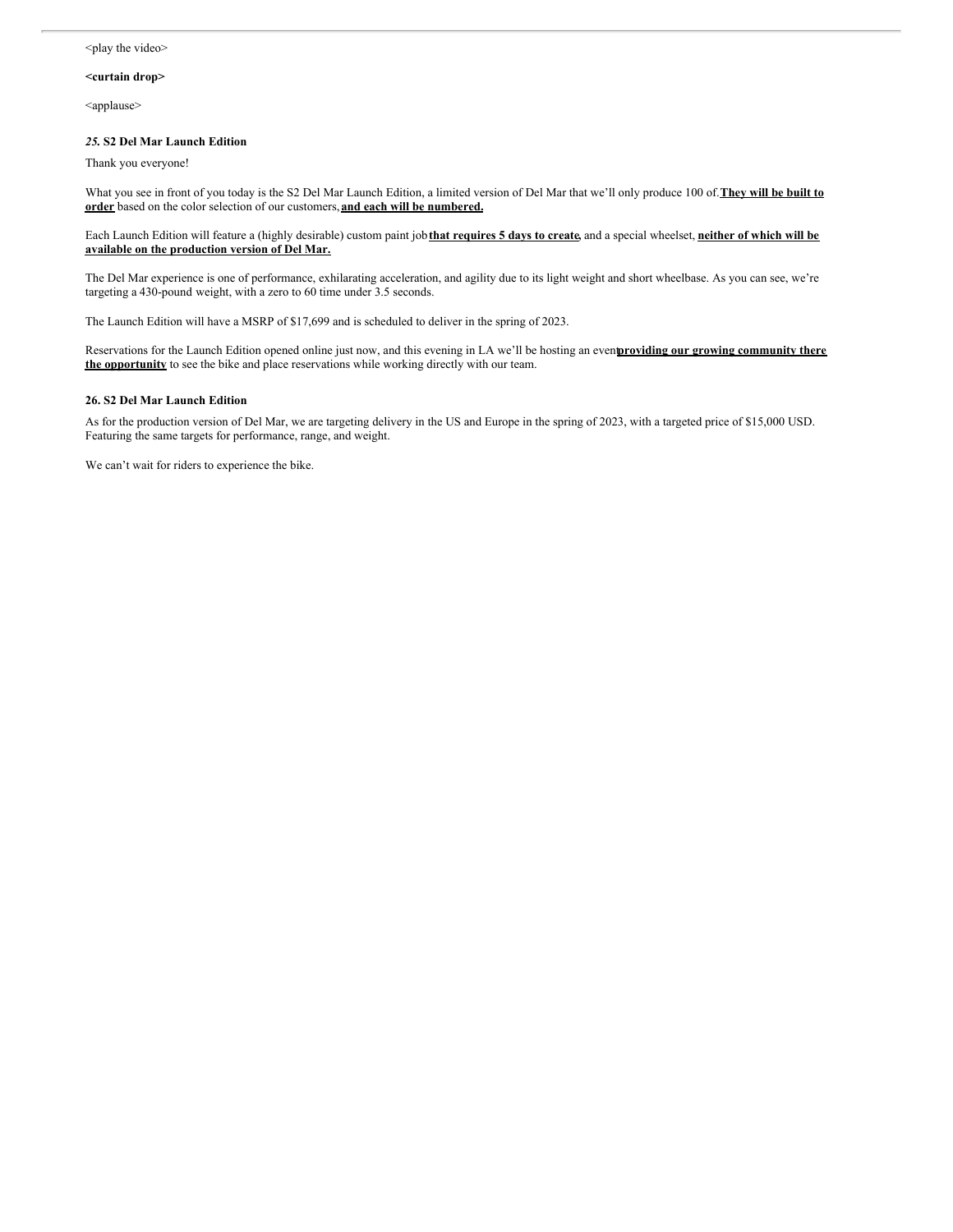This presentation (together with oral statements made in connection herewith, the "Presentation") is for informational purposes only to assist interested parties in making their own evaluation with respect to the proposed business combination (the "Business Combination") between AEA-Bridges Impact Corp. ("ABIC"), LiveWire Group, Inc. ("HoldCo"), LV EV Merger Sub, Inc., Harley-Davidson, Inc. ("H-D") and LiveWire, EV, LLC ("LiveWire"). By accepting this Presentation, you acknowledge and agree that all of the information contained herein or disclosed orally during this Presentation is confidential, that you will not distribute, reproduce, disclose and use such information for any purpose other than for the purpose of your firm's participation in the potential financing, that you will not distribute, reproduce, disclosure or use such information in any way detrimental to LiveWire, HoldCo, H-D or ABIC, and that you will return to LiveWire, HoldCo,H-D or ABIC, delete or destroy this Presentation upon request.

You are also being advised that the United States securities laws restrict persons with materialnon-public information about a company obtained directly or indirectly from that company from purchasing or selling securities of such company, or from communicating such information to any other person under circumstances in which it is reasonably foreseeable that such person is likely to purchase or sell such securities on the basis of such information.

The information contained herein does not purport to beall-inclusive and none of LiveWire, HoldCo,H-D or ABIC nor any of their respective subsidiaries, stockholders, shareholders, affiliates, representatives, control persons, partners, directors, officers, employees, advisers or agents make any representation or warranty, express or implied, as to the accuracy, completeness or reliability of the information contained in this Presentation. You should consult your own counsel and tax and financial advisors as to legal and related matters concerning the matters described herein, and, by accepting this Presentation, you confirm that you are not relying upon the information contained herein to make any decision. The reader shall not rely upon any statement, representation or warranty made by any other person, firm or corporation in making its investment or decision to invest in HoldCo. To the fullest extent permitted by law, in no circumstances will LiveWire, HoldCo, H-D or ABIC, or any of their respective subsidiaries, stockholders, shareholders, affiliates, representatives, control persons, partners, directors, officers, employees, advisers or agents be responsible or liable for any direct, indirect or consequential loss or loss of profit arising from the use of this Presentation, its contents, its omissions, reliance on the information contained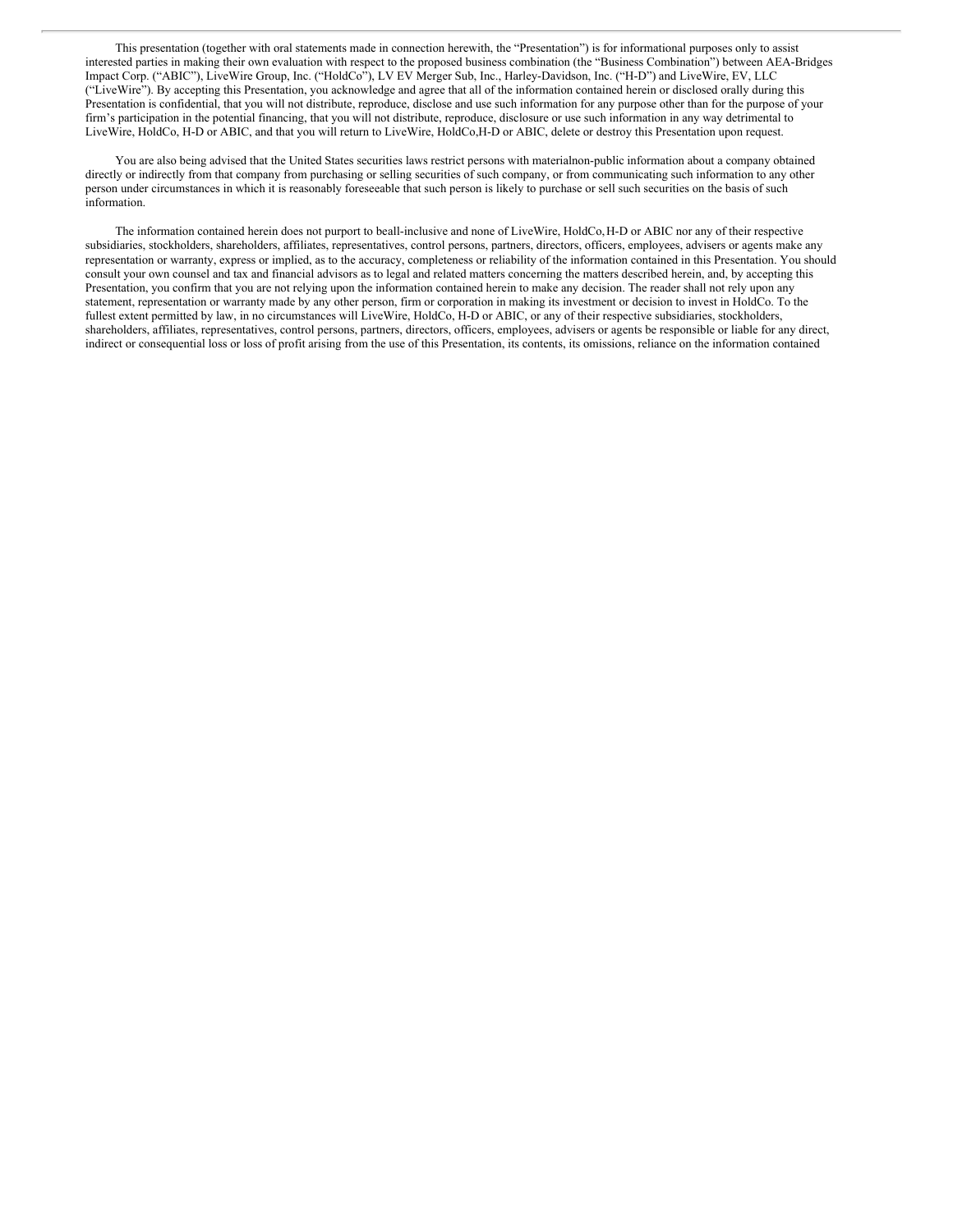within it, or on opinions communicated in relation thereto or otherwise arising in connection therewith. In addition, this Presentation does not purport to be all-inclusive or to contain all of the information that may be required to make a full analysis of HoldCo, the potential financing or the Business Combination. The general explanations included in this Presentation cannot address, and are not intended to address, your specific investment objectives, financial situations or financial needs.

## *Use of Data*

Certain information contained in this Presentation relates to or is based on studies, publications, surveys and LiveWire's own internal estimates and research. In addition, all of the market data included in this Presentation involves a number of assumptions and limitations, and there can be no guarantee as to the accuracy or reliability of such assumptions. Finally, while LiveWire believes its internal research is reliable, such research has not been verified by any independent source and none of LiveWire, HoldCo, H-D or ABIC, nor any of their respective affiliates nor any of its or their control persons, officers, directors, employees or representatives make any representation or warranty with respect to the accuracy of such information.

#### *Forward-Looking Statements*

Certain statements in this Presentation may be considered "forward-looking statements" as defined in the Private Securities Litigation Reform Act of 1995. Forward-looking statements include information concerning H-D's, LiveWire's or ABIC's possible or assumed future results of operations, business strategies, debt levels, competitive position, industry environment, potential growth opportunities and the effects of regulation, including whether the Business Combination will generate returns for shareholders. These forward-looking statements are based on H-D's, LiveWire's or ABIC's management's current expectations, estimates, projections and beliefs, as well as a number of assumptions concerning future events. When used in this communication, the words "estimates," "projected," "expects," "anticipates," "forecasts," "plans," "intends," "believes," "seeks," "may," "will," "should," "future," "propose" and variations of these words or similar expressions (or the negative versions of such words or expressions) are intended to identify forwardlooking statements.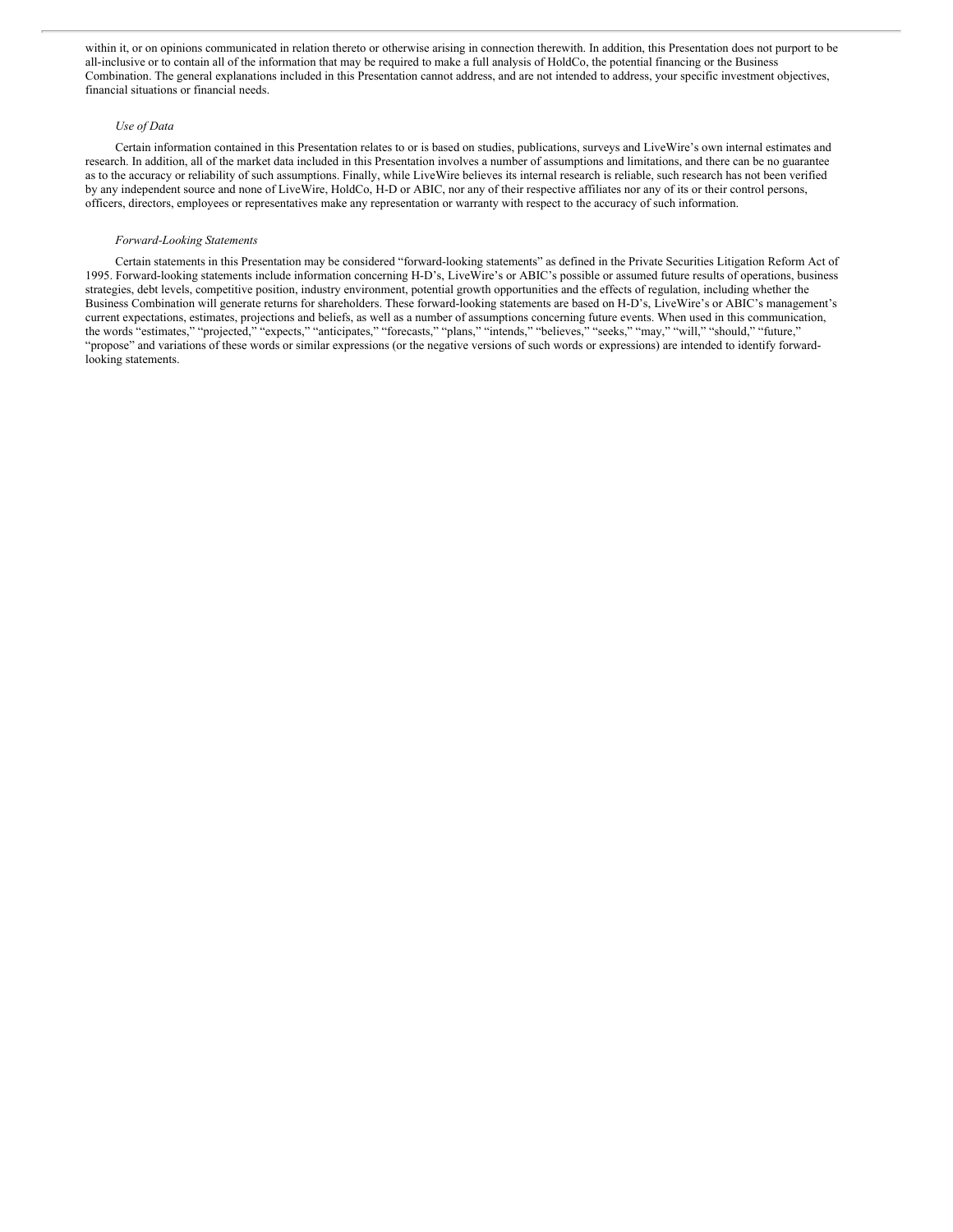These forward-looking statements are not guarantees of future performance, conditions or results, and involve a number of known and unknown risks, uncertainties, assumptions and other important factors, many of which are outside H-D's, LiveWire's or ABIC's management's control, that could cause actual results to differ materially from the results discussed in the forward-looking statements. These risks, uncertainties, assumptions and other important factors include, but are not limited to: (a) the occurrence of any event, change or other circumstances that could give rise to the termination of negotiations and any subsequent definitive agreements with respect to the Business Combination; (b) the outcome of any legal proceedings that may be instituted against H-D, LiveWire, ABIC or others following the announcement of the Business Combination and any definitive agreements with respect thereto; (c) the inability to complete the Business Combination due to the failure to obtain approval of the shareholders of ABIC, to obtain financing to complete the Business Combination or to satisfy other conditions to closing; (d) changes to the proposed structure of the Business Combination that may be required or appropriate as a result of applicable laws or regulations or as a condition to obtaining regulatory approval of the Business Combination; (e) the ability to meet the applicable stock exchange listing standards following the consummation of the Business Combination; (f) the inability to complete the private placement transactions or the backstop facility contemplated by the Business Combination Agreement and related agreements, as applicable; (g) the risk that the Business Combination disrupts current plans and operations of LiveWire or its subsidiaries as a result of the announcement and consummation of the transactions described herein; (h) the ability to recognize the anticipated benefits of the Business Combination, which may be affected by, among other things, competition, the ability of LiveWire to grow and manage growth profitably, maintain relationships with customers and suppliers and retain its management and key employees; (i) costs related to the Business Combination; (j) changes in applicable laws or regulations, including legal or regulatory developments (including, without limitation, accounting considerations) which could result in the need for ABIC to restate its historical financial statements and cause unforeseen delays in the timing of the Business Combination and negatively impact the trading price of ABIC's securities and the attractiveness of the Business Combination to investors; (k) the possibility that H-D, LiveWire and ABIC may be adversely affected by other economic, business, and/or competitive factors; (l) Harley-Davidson's ability to execute its business plans and strategies, including The Hardwire; (m) LiveWire's estimates of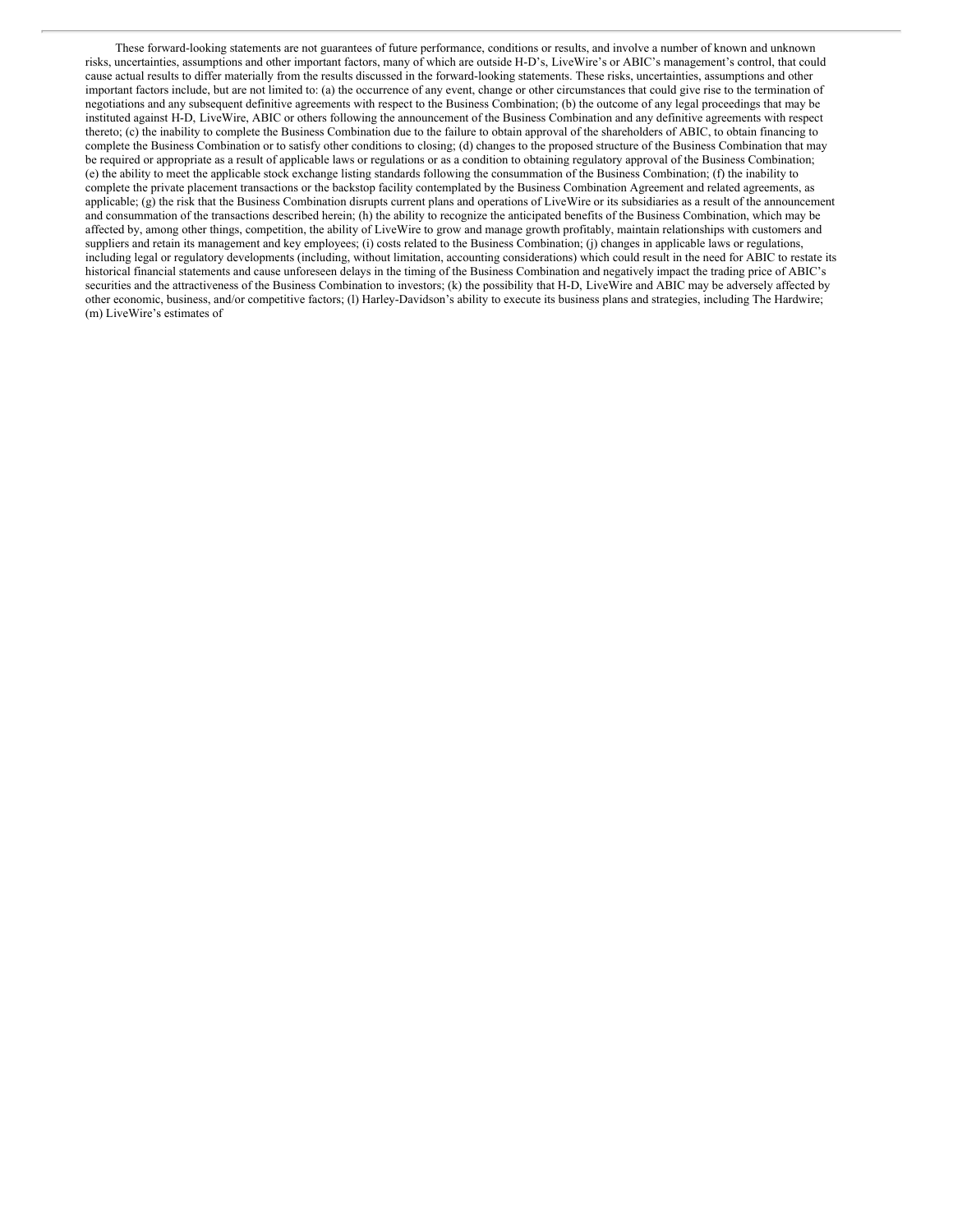expenses and profitability and (n) other risks and uncertainties indicated from time to time in the final prospectus of ABIC, including those under "Risk Factors" therein, and other documents filed or to be filed with the Securities and Exchange Commission ("SEC") by HoldCo or ABIC. You are cautioned not to place undue reliance upon any forward-looking statements, which speak only as of the date made.

Forward-looking statements speak only as of the date they are made. Readers are cautioned not to put undue reliance on forward-looking statements, and H-D, LiveWire, HoldCo and ABIC assume no obligation and, except as required by law, do not intend to update or revise these forward-looking statements, whether as a result of new information, future events, or otherwise. Neither H-D, LiveWire, HoldCo nor ABIC gives any assurance that either LiveWire or ABIC will achieve its expectations.

#### *Use of Projections*

This Presentation contains projected financial information with respect to LiveWire. Such projected financial information constitutes forwardlooking information, and is for illustrative purposes only and should not be relied upon as necessarily being indicative of future results. The assumptions and estimates underlying such financial forecast information are inherently uncertain and are subject to a wide variety of significant business, economic, competitive and other risks and uncertainties that could cause actual results to differ materially from those contained in the prospective financial information. See "Forward-Looking Statements" paragraph above. Actual results may differ materially from the results contemplated by the financial forecast information contained in this Presentation, and the inclusion of such information in this Presentation should not be regarded as a representation by any person that the results reflected in such forecasts will be achieved. Neither ABIC's nor LiveWire's independent auditors have audited, reviewed, compiled or performed any procedures with respect to the projections for the purpose of their inclusion in this Presentation, and accordingly, neither of them expressed an opinion or provided any other form of assurance with respect thereto for the purpose of this Presentation. In preparing and making certain forward-looking statements contained in this presentation, LiveWire and ABIC made a number of economic, market and operational assumptions. LiveWire cautions that its assumptions may not materialize and that current economic conditions render such assumptions, although believed reasonable at the time they were made, subject to greater uncertainty.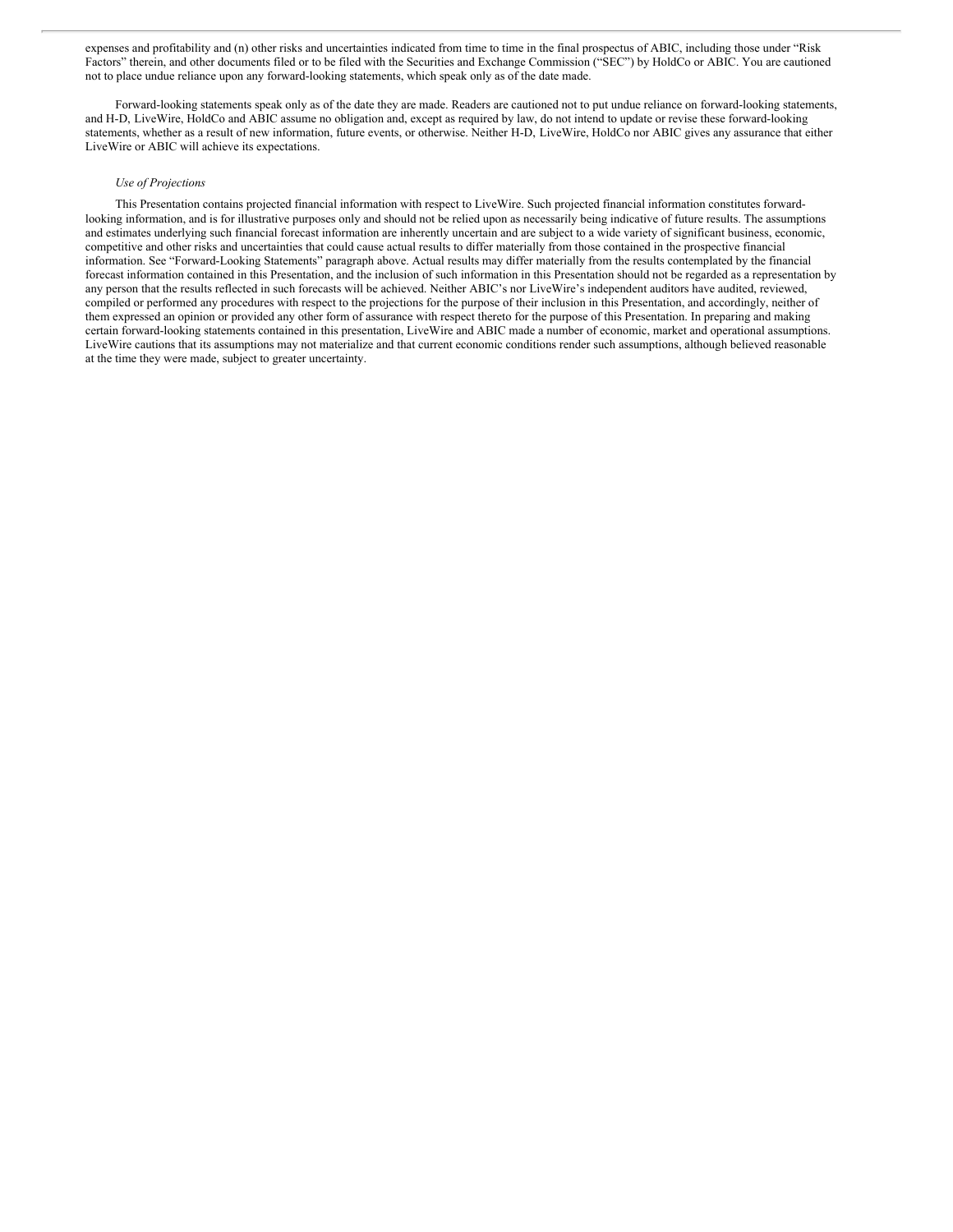#### *Additional Information*

In connection with the Business Combination, HoldCo and ABIC have filed on February 7, 2022 a registration statement onForm S-4 (File No. 333-262573) (as may be amended from time to time, the "Registration Statement")as co- registrants that includes a preliminary proxy statement/prospectus of ABIC and a preliminary prospectus of HoldCo, and after the Registration Statement is declared effective, ABIC will mail a definitive proxy statement/prospectus relating to the Business Combination to ABIC's shareholders. The Registration Statement, including the proxy statement/prospectus contained therein, when declared effective by the SEC, will contain important information about the Business Combination and the other matters to be voted upon at a meeting of ABIC's shareholders to be held to approve the Business Combination (and related matters). This Presentation does not contain all the information that should be considered concerning the proposed Business Combination and is not intended to form the basis of any investment decision or any other decision in respect of the Business Combination. ABIC's shareholders and other interested persons are advised to read the preliminary proxy statement/prospectus and the amendments thereto and the definitive proxy statement/prospectus and other documents filed in connection with the proposed Business Combination, as these materials will contain important information about the LiveWire, HoldCo, ABIC and the Business Combination. When available, the definitive proxy statement/prospectus and other relevant materials for the proposed Business Combination will be mailed to shareholders of ABIC as of a record date to be established for voting on the proposed Business Combination. Shareholders will also be able to obtain copies of the preliminary proxy statement/prospectus, the definitive proxy statement/prospectus and other documents filed with the SEC, without charge, once available, at the SEC's website at www.sec.gov, or by directing a request to: AEA-Bridges Impact Corp., PO Box 1093, Boundary Hall, Cricket Square, Grand Cayman KY1-1102 Cayman Islands.

#### *Financial Information*

The financial information and data contained in this Presentation is unaudited and does not conform to RegulationS-X promulgated under the Securities Act of 1933, as amended (the "Securities Act"). Accordingly, such information and data may not be included in, may be adjusted in or may be presented differently in, the Registration Statement to be filed by ABIC, HoldCo and LiveWire with the SEC.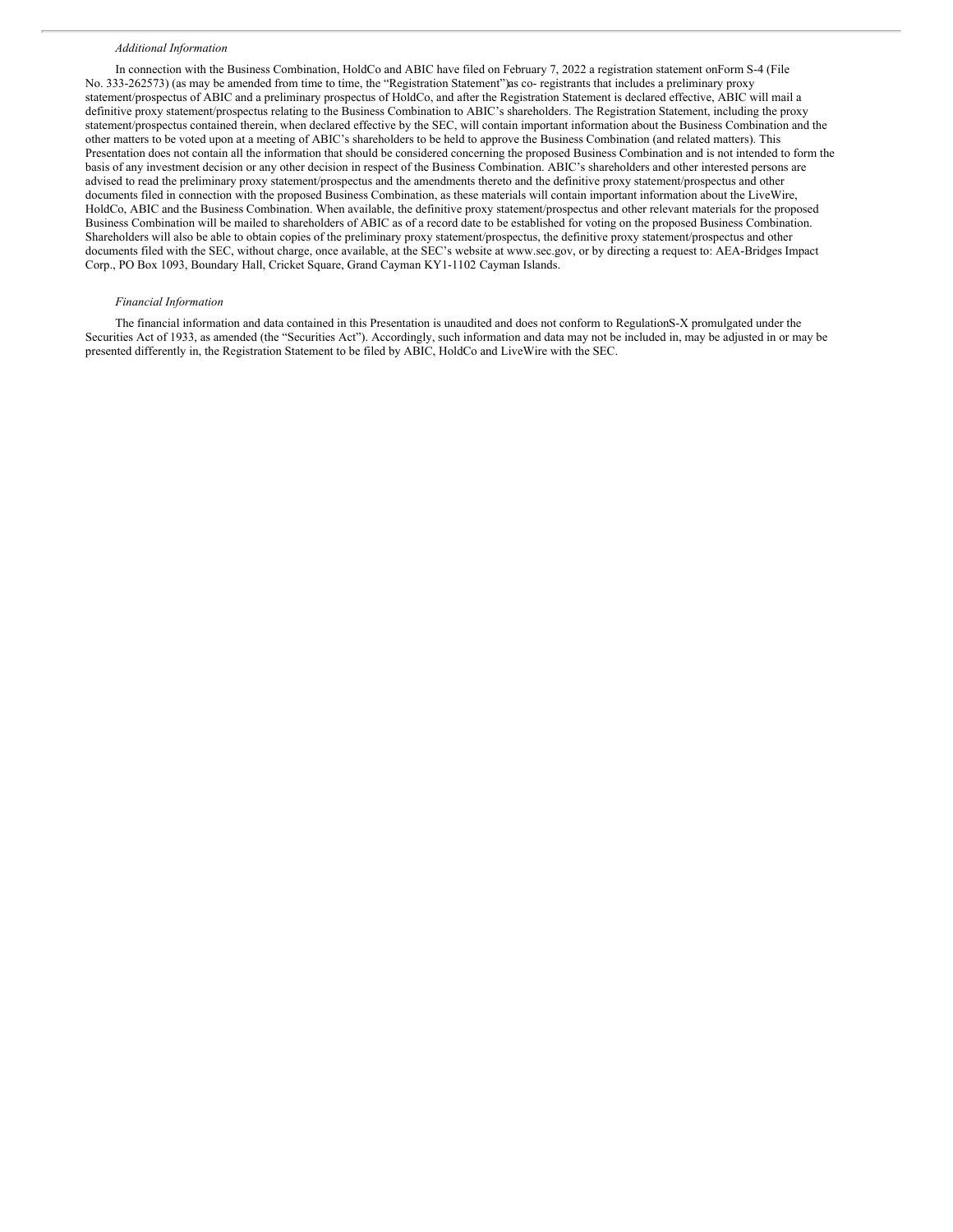#### *Participants in the Solicitation*

ABIC, HoldCo and LiveWire and their respective directors and executive officers may be deemed participants in the solicitation of proxies from ABIC's shareholders with respect to the proposed Business Combination. A list of the names of ABIC's directors and executive officers and a description of their interests in ABIC is contained in ABIC's final prospectus relating to its initial public offering, dated October 5, 2020, which was filed with the SEC and is available free of charge at the SEC's web site at www.sec.gov, or by directing a request to AEA-Bridges Impact Corp., PO Box 1093, Boundary Hall, Cricket Square, Grand Cayman KY1-1102 Cayman Islands. Additional information regarding the interests of the participants in the solicitation of proxies from ABIC's shareholders with respect to the proposed Business Combination will be contained in the proxy statement/prospectus for the proposed Business Combination when available.

### *No Of er or Solicitation*

This Presentation shall not constitute a "solicitation" as defined in Section 14 of the Securities Exchange Act of 1934, as amended. This Presentation does not constitute an offer, or a solicitation of an offer, to buy or sell any securities, investment or other specific product, or a solicitation of any vote or approval, nor shall there be any sale of securities, investment or other specific product in any jurisdiction in which such offer, solicitation or sale would be unlawful prior to registration or qualification under the securities laws of any such jurisdiction. Any offering of securities (the "Securities") will not be registered under the Securities Act, and will be offered as a private placement to a limited number of "accredited investors" as defined in Rule 501(a) (1), (2), (3), (5) or (7) under the Securities Act and "Institutional Accounts" as defined in FINRA Rule 4512(c). Accordingly, the Securities must continue to be held unless a subsequent disposition is exempt from the registration requirements of the Securities Act. Investors should consult with their counsel as to the applicable requirements for a purchaser to avail itself of any exemption under the Securities Act. The transfer of the Securities may also be subject to conditions set forth in an agreement under which they are to be issued. Investors should be aware that they might be required to bear the final risk of their investment for an indefinite period of time. Neither HoldCo nor ABIC is making an offer of the Securities in any state where the offer is not permitted. NEITHER THE SEC NOR ANY STATE SECURITIES COMMISSION HAS APPROVED OR DISAPPROVED OF THE SECURITIES OR DETERMINED IF THIS PRESENTATION IS TRUTHFUL OR COMPLETE.